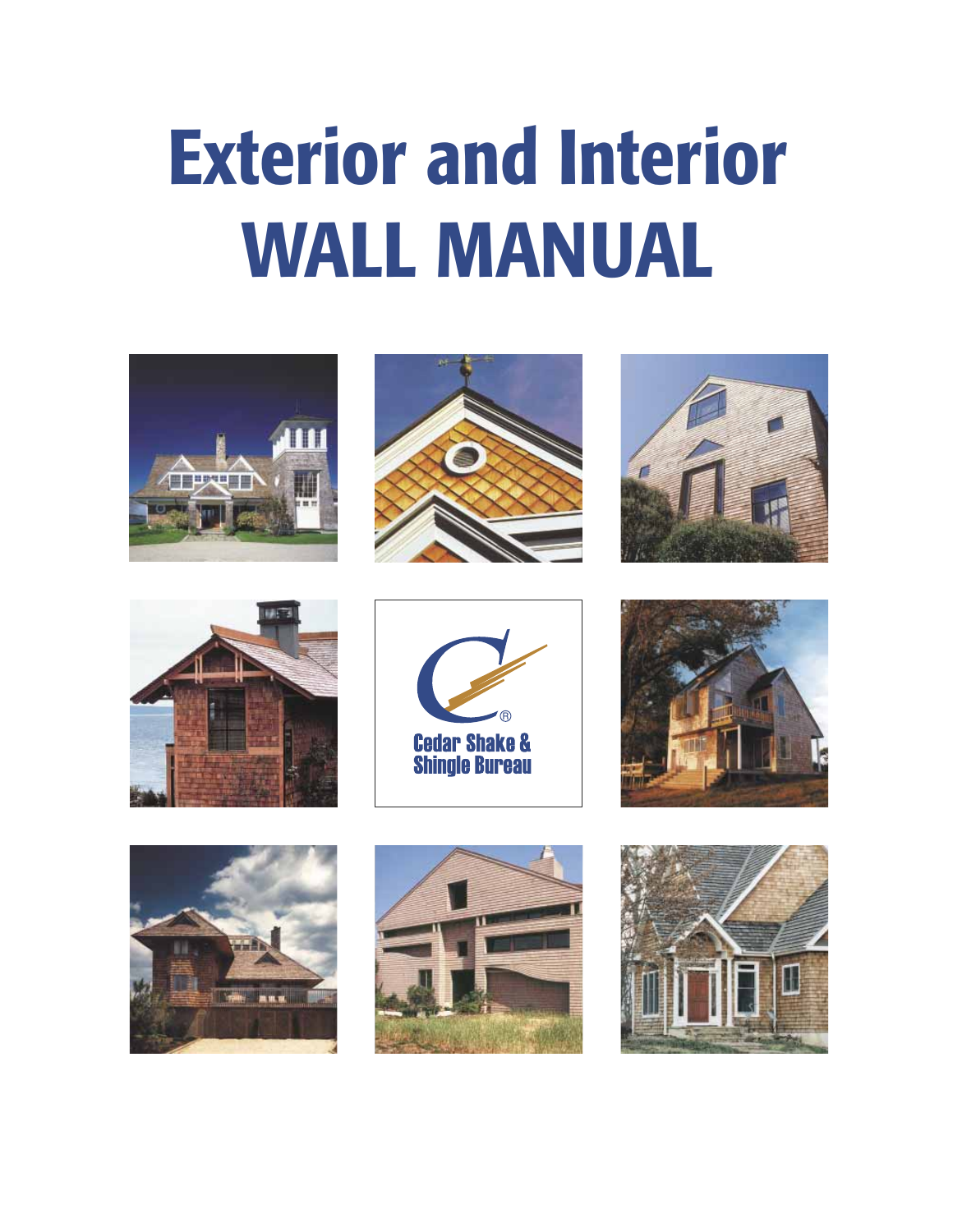#### **Credits, front cover:** Left column

- 1. Architect: Shope Reno Wharton, Photo: Robert Benson
- 2. Architect: Gaylord Grainger, Libby O'Brien-Smith Architects,
- Photo: Eduardo Calderon
- 3. Architect: Meyers and D'Aleo, Inc., Photo: Otto Baitz

#### Centre columm

- 1. Architect: Gary Tabasinske, AIA, Photo: Chris Eden
- 2. Architect: Alfredo De Vido Associates, Photo: Paul Warchol

#### Right column

- 1. Architect: Tanner and VanDine Architects, Photo: Mark Citret
- 2. Architect: Archimedia, Photo: George Kennedy, AIA & Cosby Bowyer, Inc.
- 3. Photo: Celia Pearson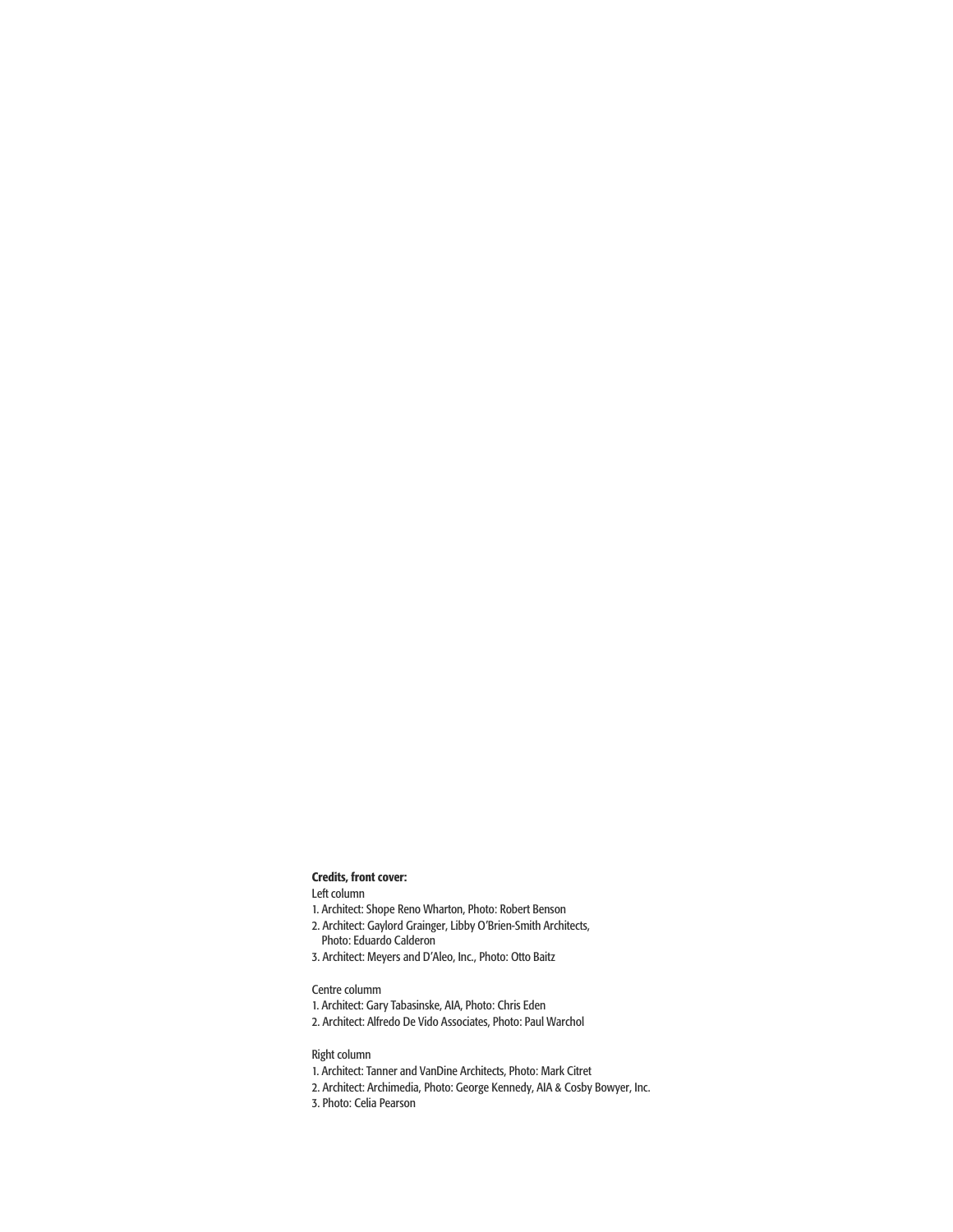## **INTRODUCTION**

*This manual is intended for use with Western Red Cedar and Alaskan Yellow Cedar shingle and shake applications only. Western Red Cedar products manufactured by CSSB members are labeled with the "Certi" brand name. Alaskan Yellow Cedar products manufactured by CSSB members are labeled with "Yellow Cedar" at the top of their label. For ease of reference this*<br>*manual refers to "Certi-label*™ Western Cedar" *and the term is understood to include both Western Red Cedar and Alaskan Yellow Cedar products manufactured by CSSB members.*

Certi-label<sup>™</sup> Western Cedar shingles and shakes are the ideal exterior wall cladding for new construction and remodeling. They bring life in the form of beauty, texture, durability, insulative quality, and low maintenance to any building. Restyling with Certi-label Western Cedar shingles or shakes is easily accomplished, whether replacing the previous wall material (re-walling) or applying right over the existing wall (overwalling).

## **Exterior and Interior Walls Construction Manual**

Material for this manual has been compiled from various authoritative sources, and many of the construction methods shown herein have been developed by the shingle and shake specialists in both the United States and Canada. The design and application details and methods of construction reflect current good building practice. Other options are possible but ensure that you check with your local code jurisdiction for approval.

**The information in this manual is not intended to supercede local building codes.**

## **Cedar Shake & Shingle Bureau History**

On June 9, 1915, at a meeting of the Trustees of the West Coast Lumber Manufacturers Association, it was agreed to establish a branch of the association to serve those members who manufactured shingles. The Red Cedar Shingle Bureau was formed as a separate entity on June 1, 1923. In 1956, the Hand-Split Red Cedar Shake Association was formed. Our influence grew, and as we survived both the Great Depression and World War II, manufacturers continued their quality commitment. In 1963 the shake and shingle associations merged to become the Red Cedar Shingle & Handsplit Shake Bureau. In the late 1980s, mill quality control inspections were subcontracted to independent, third party quality control agencies.

Each year the Cedar Shake & Shingle Bureau's staff answer thousands of technical questions and product selection queries. Our proud history, quality reputation and dedicated members provide excellent Certilabel Western Cedar shingle and shake siding and roofing products.

## **Certi-label<sup>™</sup> Products**

Certi-label Western Cedar shingles and shakes manufactured by members of the Cedar Shake & Shingle Bureau ("CSSB") are the only products labeled with the "Certi" brand name. Certi-label Western Cedar shingles and shakes are made by experienced craftsmen who take pride in their trade and the quality of their product. Despite their varying sizes and sometimes remote locations, member mills are bound together by a rigid quality code. Unannounced independent inspections conducted by accredited third party agencies ensure that product quality is maintained. Products are inspected to conform with various local, national and international codes and standards (contact the CSSB for specific details).

All CSSB member product has the mill's distinctive Certi-label tucked under the bundle strap or printed on the carton. Asking for "the blue label" or "number one blue label" is not specific enough: CSSB members' products are the only ones with the *Certi* brand name on the label.

## **Approved Installer Guidelines**

Good workmanship is crucial to the integrity of any sidewall system. Installers should read this manual carefully and ensure that they follow proper workmanship practices. CSSB Approved Installers agree to follow the guidelines in this manual, or local code regulations, if stricter than the guidelines contained in this manual.

## **Application Note**

Certi-label Western Cedar shingles and shakes are applied on walls in a different manner than on roofs. The major point of difference is in permissible weather exposures - on walls the maximum weather exposure is greater than it is on roofs. A given area of wall, therefore, will require less material than the same area of roof.



Architect: Gary Tabasinske, AIA, Photo: Chris Eden

## **Product Warranty**

The CSSB administers a product warranty for certain product applications performed by an Approved Installer. Consult warranty documentation for specific details.

**Note: This manual replaces all previous versions of the "Cedar Shake and Shingle Bureau Design and Application Manual for Exterior and Interior Walls"**

## **CONTENTS**

| Certi-label Products                                  | pages 1-3       |
|-------------------------------------------------------|-----------------|
| <b>Exterior New Wall</b><br>Construction              | pages 4,6,7,8,9 |
| Sidewall Fastener<br>Guidelines                       | page 5          |
| <b>Exterior Over-Wall</b><br>and Re-Wall Construction | page 10         |
| <b>Interior Wall Construction</b>                     | page 11         |
| Sidewall Application<br>Guidelines                    | page 12         |
| Sidewall Finishing                                    | page 13         |
| Sidewall<br>Coverage Tables                           | pages 14, 15    |
| How to Read a Certi-label                             | page 16         |
|                                                       |                 |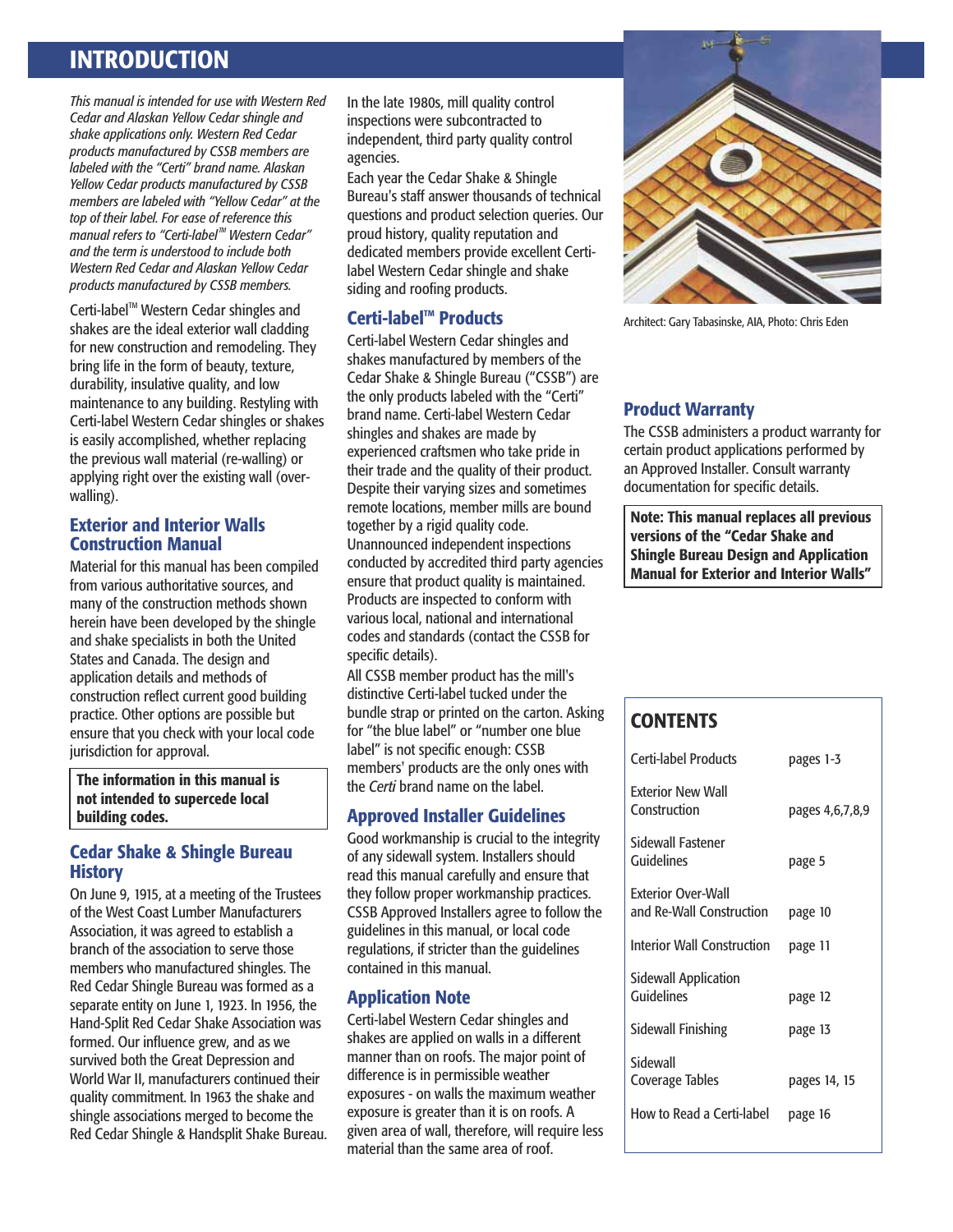## **® CERTIGRADE WESTERN CEDAR SHINGLES**

Number 1 Blue Label<sup>®</sup>





Number 3 Black Label



## Number 4 Undercoursing



**CERTIGRADE** Red Cedar Shingles The premium grade of shingles for sidewalls and roofs. These top-grade shingles are 100% heartwood, 100% clear and 100% edge grain. Available in 16" or 18" or 24" lengths.



**SUMAS, WASHINGTON (604) 820-7700**

 A good grade for many applications. Not less than 10" clear on 16" shingles, 11" clear on 18" shingles and 16" clear on 24" shingles. Flat grain and limited sapwood are permitted in this grade.



**CERTIGRADE** Red Cedar Shingles **E & SH** 

**(604) 820-7700**

**(604) 820-7700**

A utility grade for economy applications and secondary buildings. Not less than 6" clear on 16" and 18" shingles, 10" clear on 24" shingles.

A utility grade for undercoursing of double coursed sidewalls only. Not a roofing material and not to be used as a starter course for roofs.

## **CERTI-LABEL WESTERN CEDAR SHAKES**

Certi-Split<sup>®</sup> Handsplit Shakes





These shakes have split faces and sawn backs. Cedar logs are first cut into desired lengths. Blanks or boards of proper thickness are split and then run diagonally through a bandsaw to produce two tapered shakes from each blank. Available in Premium Grade (100% edge grain) or Number 1 Grade (Up to 20% flat grain allowed in each bundle).

## Certi-Sawn<sup>®</sup> Tapersawn Shakes



**CERTI-SAWN** PREMIUM GRADE 100% Edge Grain <sub>aye uram</sub><br>d Cedar Shal CEDAR SHAKE & SHINGLE BUREAU *THE RECOGNIZED AUTHORITY* **SINCE 1915 SUMAS, WASHINGTON (604) 820-7700**

These shakes are sawn both sides. Premium and Number 1 Grades are the most common. Premium Grade is 100% edge grain, 100% clear and 100% heartwood. Number 1 Grade allows up to 20% flat grain in each bundle. Number 2 and 3 Grades are also available.

## Certi-Split<sup>®</sup> Tapersplit Shakes





Produced by hand, using a sharp bladed steel froe and a mallet. The natural shingle-like taper is achieved by reversing the block, end-for-end, with each split. Premium Grade only.

## Certi-Split<sup>®</sup> Straight-Split Shakes



Handsplit Red Cedar Shakes CEDAR SHAKE & SHINGLE BUREAU *THE RECOGNIZED AUTHORITY* **SINCE 1915 SUMAS, WASHINGTON (604) 820-7700 CERTI-SPLIT** PREMIUM GRADE

Produced by machine or in the same manner as tapersplit shakes except that by splitting from the same end of the block, the shakes acquire the same thickness throughout. Premium Grade only.

Note: Western Cedar's natural color varies.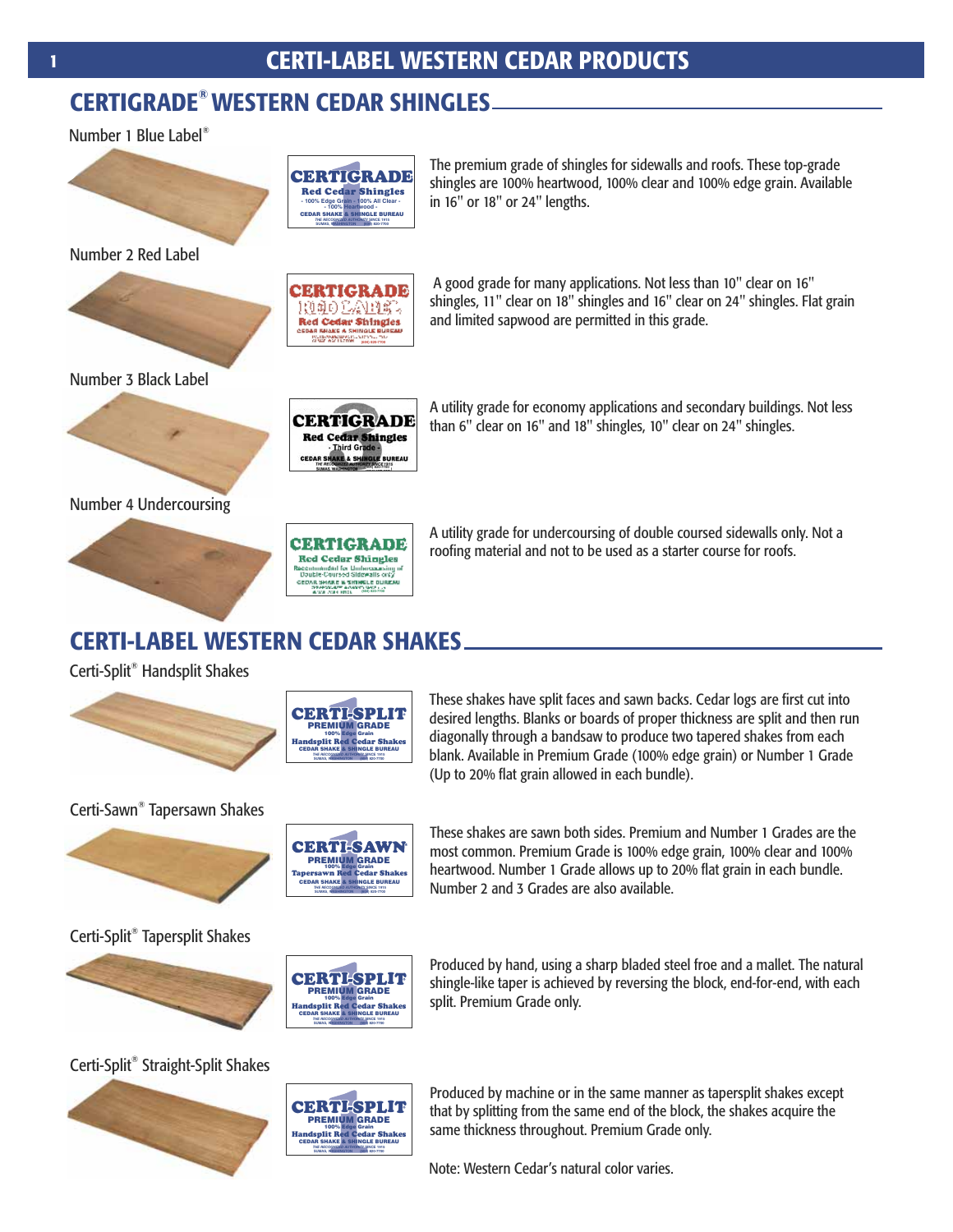## **SPECIALTY CERTI-LABEL WESTERN CEDAR SIDEWALL PRODUCTS**

**- 100% Edge Grain - 100% All Clear - - 100% Heartwood -**

- 100% Edge Grain - 100% All Clear -CEDAR SHAKE & SHINGLE BUREAU *THE RECOGNIZED AUTHORITY SINCE 1915* **SUMAS, WASHINGTON (604) 820-7700**

Certigrade<sup>®</sup> Rebutted & Rejointed Shingles



Also known as R&R products, these materials have the same specifications as Number 1 and Number 2 Certigrade shingles, but they are machine re-trimmed for parallel edges and with smooth butts sawn at right angles where a uniform appearance is desired. They are primarily used for sidewall applications. Rebutted & rejointed shingles are also available with a smooth sanded face, with the length of the sanded face at a length greater than the maximum exposure. They are manufactured from 16", 18" and 24" lengths.

## Certigroove<sup>®</sup> Machine Grooved Shingles



Machine grooved shingles are manufactured as a rebutted & rejointed shingle with one face striated for a length greater than the maximum exposure. Machine grooved products are for sidewall applications only, and are remanufactured from 16", 18" and 24" shingles.



16" and 18" lengths. A 96 piece carton will cover 25 square feet at 7 1/2" exposure. Nine of the most popular designs are shown. Certi-Cut shingles can also be custom produced to meet individual design specifications.

Note: Western Cedar's natural color varies.



## **Sidewall Carton Packaging Example**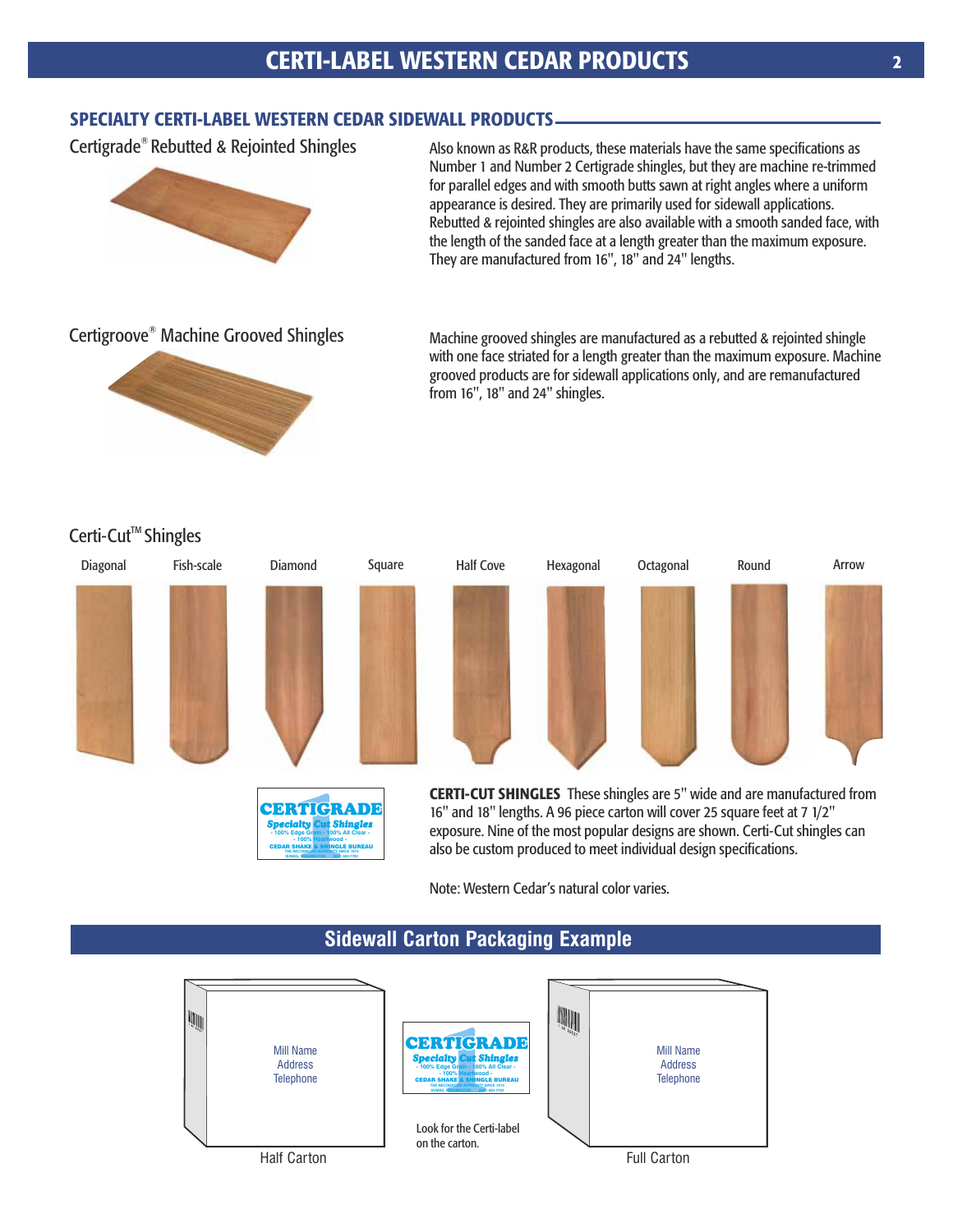## **CERTI-LABEL WESTERN CEDAR PRODUCTS**







## **Pressure-Impregnated Treated Products**

Certi-label products can also be treated. Products are available either fire-retardant-treated OR preservative-treated. Special care must be taken to follow the treatment company's recommended installation instructions.

## **Certi-Guard<sup>®</sup> Fire-Retardant Treated Western Cedar Shingles and Shakes**

Number 1 Grades of Certigrade shingles, and Premium and Number 1 Grades of Certi-Split shakes and Certi-Sawn shakes are available pressureimpregnated with fire retardants. Contact the treatment company for treatment warranty information, accessory product requirements (including recommended fastener types) and application details for treated Western Cedar material. Local code jurisdictions may have additional information regarding applications in specific areas.

## **® Certi-Last .40 CCA Preservative-Treated Western Cedar Shingles and Shakes**

Number 1 Grades of Certigrade shingles, and Premium and Number 1 Grades of Certi-Split shakes and Certi-Sawn shakes are available preservative-treated by pressure processes. This product is ideal in areas of high humidity. Specify the Certi-Last treating label for this extra protection. Contact the treatment company for treatment warranty information, accessory product requirements (including recommended fastener types) and application details for treated Western Cedar material.

Note: Once Western Cedar shingles and shakes are pressure-impregnated treated you must contact the treatment company to determine if a finish, such as paint or stain, is allowable.

## **Certi-label Sidewall Application Tips**

Certi-label Western Cedar shingle and shake size, exposure, width of joints, width of product, kiln versus air-drying process, moisture content and the local environment will all affect the expansion/contraction of Certilabel Western Cedar sidewall products. These factors should always be taken into consideration when determining the installation details and adequate spacing needed for your specific project. Consult with your Approved Installer and refer to page 4 of this manual for more lateral spacing details.



Architect: Shope Reno Wharton, Photo: Robert Benson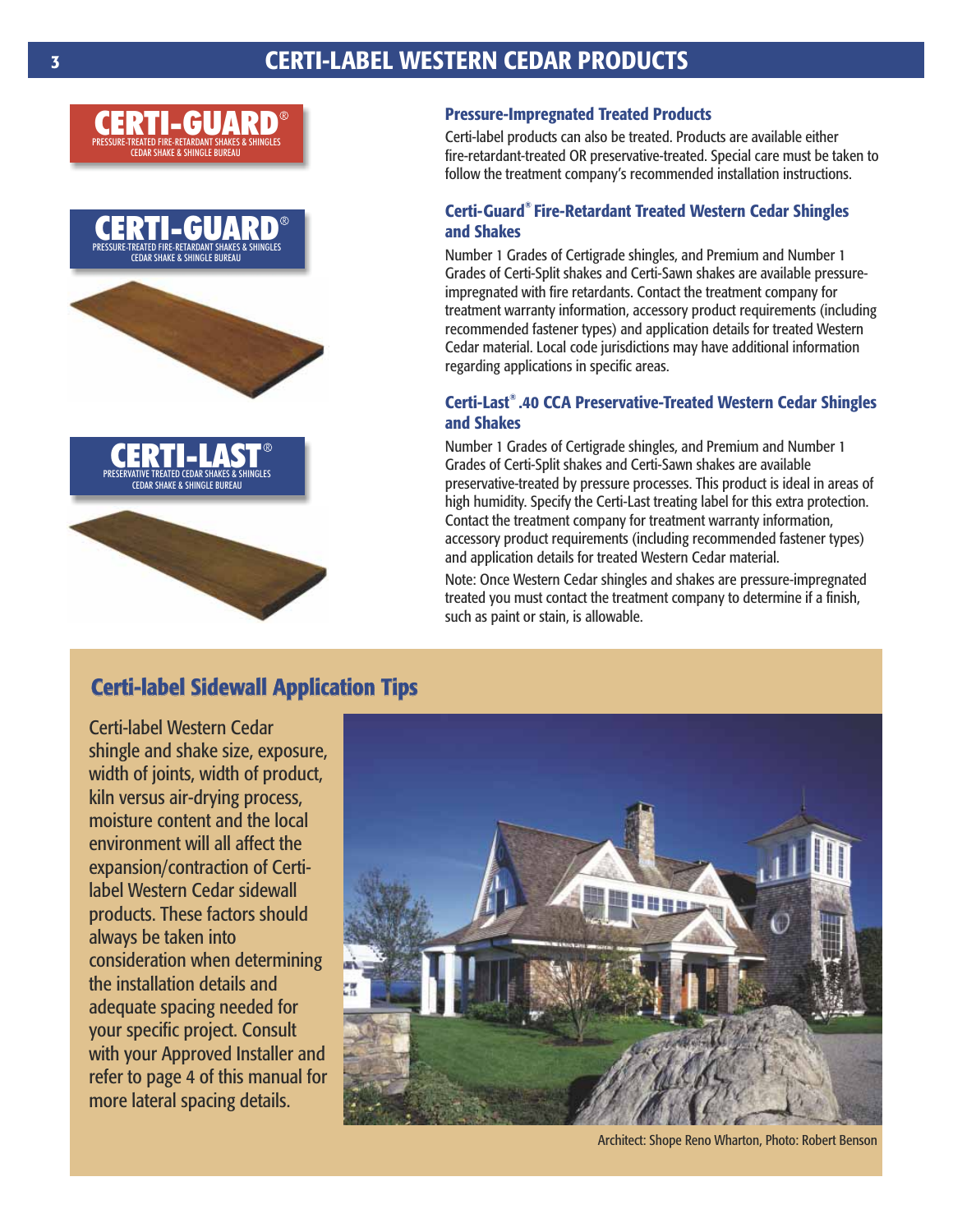## **Design and Application Details**

The instructions given here are not meant to supercede local code requirements. Check with your local building official for their preference in your area.

**Preparation - Be sure that the walls are** smooth, without protuberances. Nail ends or points should be removed or pounded flush.

**Underlayment** - The CSSB recommends Type 30 felt underlayment (also known as #30 bituminous impregnated building paper). Check with your local building official for any questions about alternative underlayment materials. Apply it horizontally, with a staple gun, starting at the base of the wall, with a 2" horizontal overlap with each succeeding course, and a 6" overlap vertically when starting a new roll. Wrap the Type 30 felt underlayment 4" each way around both inside and outside corners.

**Corner Boards** - Install corner boards (Figure 8) at this time.

**Flashing** - Flashings associated with doors, windows, and penetration details should be in accordance with good building practice.

**Laying Out** - Determine the number of Certi-label courses by measuring the height of the wall at the lowest part of the foundation, from a point 1" below the top of the foundation, to the top of the wall. Divide the height into equal parts, corresponding closely to the weather exposure, but not exceeding the maximum weather exposure recommended. Transfer this measurement and the number of Certi-label courses to a storypole (Figure 1), to lay out courses on all other walls. Whenever possible butt lines should align with tops or bottoms of windows or other openings, and for appearance the exposure of the final course at the top should match those below.

Certi-label Western Cedar shingle and shake size, exposure, width of joints, width of product, kiln versus air-drying process, moisture content and the local environment will all affect the expansion/contraction of Certi-label Western Cedar sidewall products. These factors should always be taken into consideration when determining the installation details and adequate spacing needed for your specific project. Consult with your Approved Installer and refer to Figure 2: Spacing Detail.





Number 1 Grade Certi-label Western Cedar shingles spaced 1/8" to 1/4" apart (keyways are 1/8" to 1/4" wide). These joints allow for expansion and prevent possible "buckling." For every 4" width of dry Certi-label Western Cedar shingle material, the product will expand 1/8". Therefore space keyways accordingly, i.e.12" shingle is expected to have 3/8" expansion. Allow minimum 1/4" keyway spacing for Number 2 Grade Rebutted and Rejointed Certi-label Western Cedar shingles.

Leave a side lap of at least 1 1/2" between joints in successive courses.



**Figures 3a and 3b:** To prevent the wicking of water, which may cause staining, keep a 1/2" clearance between the first course of Certi-label products from all surfaces below.

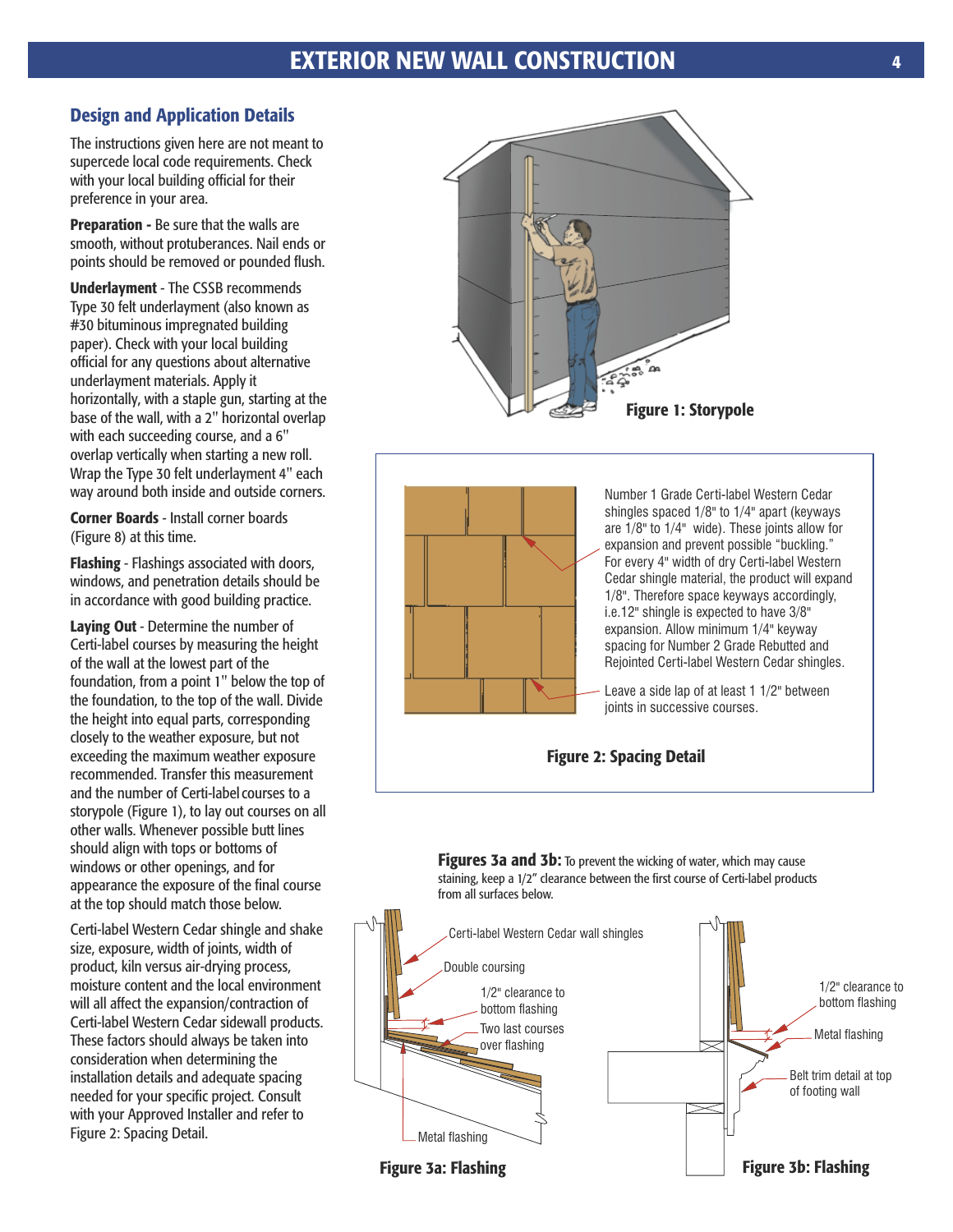## **SIDEWALL FASTENER GUIDELINES**



## **Figure 4: Nail Driving Detail**



**Figure 5: Course Alignment**

## **Nails**

Each Certi-label Western Cedar shingle or shake should be applied with two corrosion-resistant fasteners, such as stainless steel (type 304 or 316), hot-dipped zinc coated, or aluminum nails or other fastener as accepted by your local building official. Minimum nail lengths are shown in the fastener chart below. In double course applications, the exposed Certi-label Western Cedar shingle or shake shall be face-nailed with two hot-dipped galvanized or stainless steel casing nails, driven 2" above the butt line, and 3/4" from each edge. Certi-label Western Cedar shingles wider than 10" require 2 additional nails and these two nails are driven approximately 1" apart near the center of the shingle.

#### **Staples**

Staples should be aluminum or stainless steel (type 304 or 316) 16 gauge or other fastener as accepted by your local building official. Two staples should be driven per Certi-label Western Cedar shingle or shake with the staple crowns 7/16" minimum horizontal, maximum 3/4" horizontal, to the Certilabel Western Cedar shingle or shake butt. Staples are driven in the same location as nails relative to the sides and overlapping butt line. Certi-label Western Cedar shingles wider than 10" require 2 additional staples and these two staples are driven approximately 1" apart near the center of the shingle.

Fasteners should be long enough to penetrate into the sheathing at least 3/4" or all the way through and driven flush with the surface of the Certi-label Western Cedar shingle or shake. In all applications, staples shall be concealed by the course above. Fasteners cannot be electrogalvanized as they will cause staining. **Nails are preferred, for aesthetic reasons, in sidewall applications using exposed fasteners.**

#### **Important Notes:**

**Underdriving or overdriving any fastener will affect the integrity of the Certi-label Western Cedar sidewall system.**

**Certi-Guard (fire-retardanttreated) or Certi-Last (preservative-treated) Western Cedar shingles and shakes:** ALWAYS ask the treatment company which fasteners are recommended for use with their pressure-treated Certi-label Western Cedar shingles and shakes. Some fasteners are not compatible with treated material.

**The information on this page is not meant for use with sidewall panel applications. Please contact the manufacturer for specific panel fastener details.**



**Wide Shingle Fastener Detail**

| <b>Single Course Sidewall Fasteners</b>                  |                                       |  |  |  |  |  |
|----------------------------------------------------------|---------------------------------------|--|--|--|--|--|
| <b>Product Type</b>                                      | <b>Nail Type &amp; Minimum Length</b> |  |  |  |  |  |
| <b>Certigrade, R&amp;R and</b><br><b>Sanded Shingles</b> | Type (in)                             |  |  |  |  |  |
| 16" and 18" Shingles                                     | 3d Box 1 1/4                          |  |  |  |  |  |
| 24" Shingles                                             | 4d Box 1 1/2                          |  |  |  |  |  |
| <b>Certigroove Shingles</b>                              | Type (in)                             |  |  |  |  |  |
| 16" and 18" Shingles                                     | 3d Box 1 1/4                          |  |  |  |  |  |
| 24" Shingles                                             | 4d Box 1 1/2                          |  |  |  |  |  |
| <b>Certi-Split &amp; Certi-Sawn Shakes</b>               | Type (in)                             |  |  |  |  |  |
| 18" Straight-Split Shakes                                | 5d Box 1 3/4                          |  |  |  |  |  |
| 18" and 24" Handsplit Shakes                             | 6d Box 2                              |  |  |  |  |  |
| 24" Tapersplit Shakes                                    | 5d Box 1 3/4                          |  |  |  |  |  |
| 18" and 24" Tapersawn Shakes                             | 6d Box 2                              |  |  |  |  |  |

| <b>Double Course Sidewall Fasteners</b>                     |  |  |  |  |  |  |
|-------------------------------------------------------------|--|--|--|--|--|--|
| <b>Nail Type &amp; Minimum Length</b>                       |  |  |  |  |  |  |
| Type (in)                                                   |  |  |  |  |  |  |
| 5d Box 1 3/4<br>or same size casing nails                   |  |  |  |  |  |  |
| Type (in)                                                   |  |  |  |  |  |  |
| 5d Box 1 3/4                                                |  |  |  |  |  |  |
| <b>Certi-Split &amp; Certi-Sawn Shakes</b><br>Type (in)     |  |  |  |  |  |  |
| 7d Box 2 1/4<br>or 8d 2 1/2                                 |  |  |  |  |  |  |
| 18" and 24" Handsplit Shakes<br>7d Box 2 1/4<br>or 8d 2 1/2 |  |  |  |  |  |  |
| 7d Box 2 1/4<br>or 8d 2 1/2                                 |  |  |  |  |  |  |
| 18" and 24" Tapersawn Shakes<br>7d Box 2 1/4<br>or 8d 2 1/2 |  |  |  |  |  |  |
|                                                             |  |  |  |  |  |  |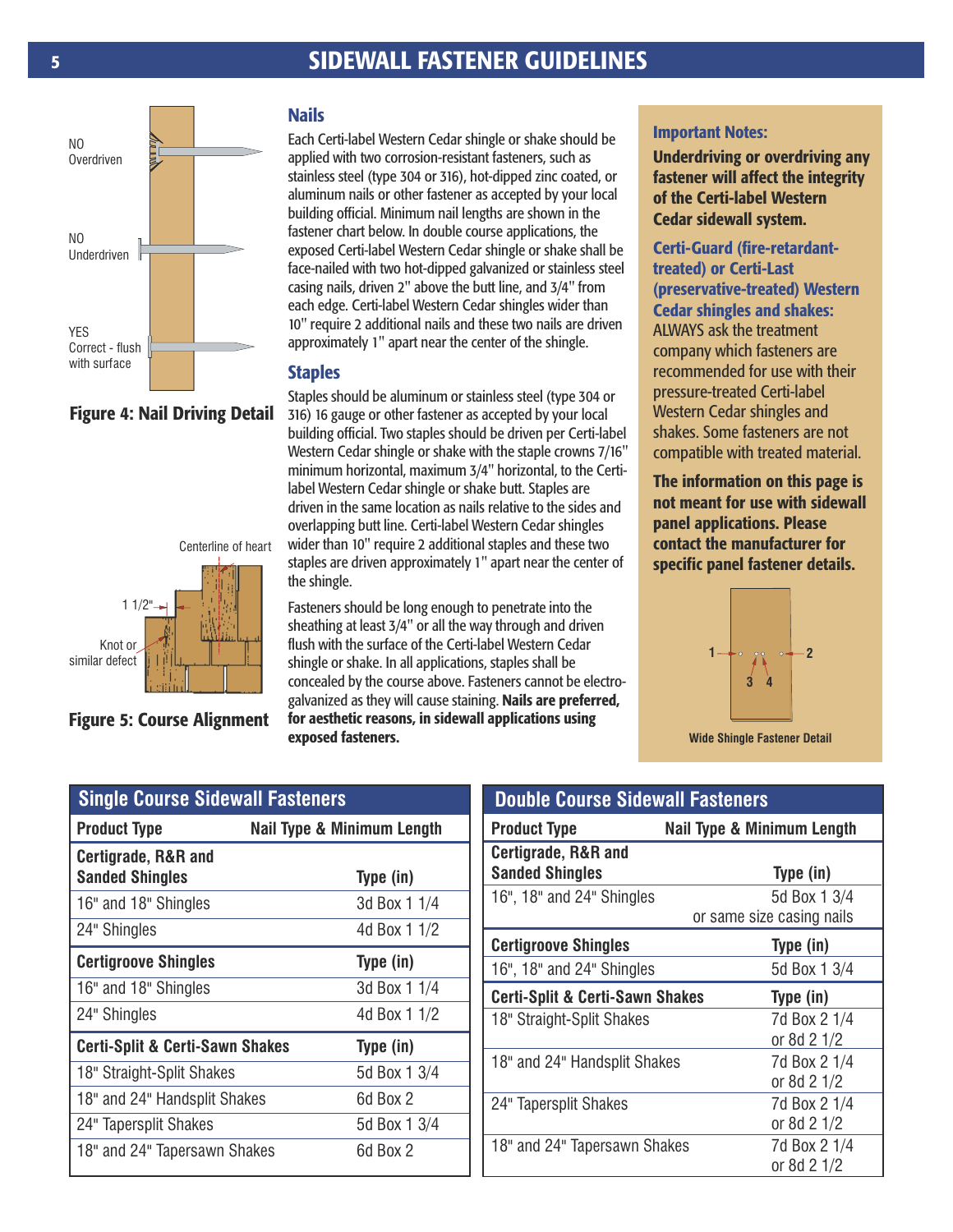## **Single Coursing**

Double the starting course at the base of the wall (Figure 6). Apply with 1/8" to 1/4" keyway space between Certi-label Western Cedar shingles, giving a pronounced individual effect to each course.

Offset the side joints in any one course at least 1 1/2" over joints in adjacent courses (Figure 2).

Use a straight edge, nailing it lightly to the wall with the edge at the butt line (to keep courses straight and level). Check for level every 3 or 4 courses.

This wall application features concealed nailing (Figure 6), with nails driven approximately 1" above the butt line of the succeeding course. For Certi-label Western Cedar shingles up to 10" wide, place two nails in each shingle 3/4" from each edge. With Certi-label Western Cedar shingles wider than 10", drive two additional nails approximately 1" apart near the center.

Because Certi-label Western Cedar shingles vary in width there should be little waste. At corners, or at door or window frames, you may have to trim a selected Certi-label Western Cedar shingle slightly.

The CSSB recommends installing over plywood panel or dimensional lumber sheathing. If other sheathing materials are approved for use by your local building official, the holding power of the fasteners should also be considered carefully.



\*The Cedar Bureau recommends Type 30 felt underlayment and will refer to required underlayment with this description throughout this manual. Check with your local building official for any questions about alternative underlayment materials.

## **Figure 6: Single Coursing**



Architect: Shope Reno Wharton, Photo: Robert Benson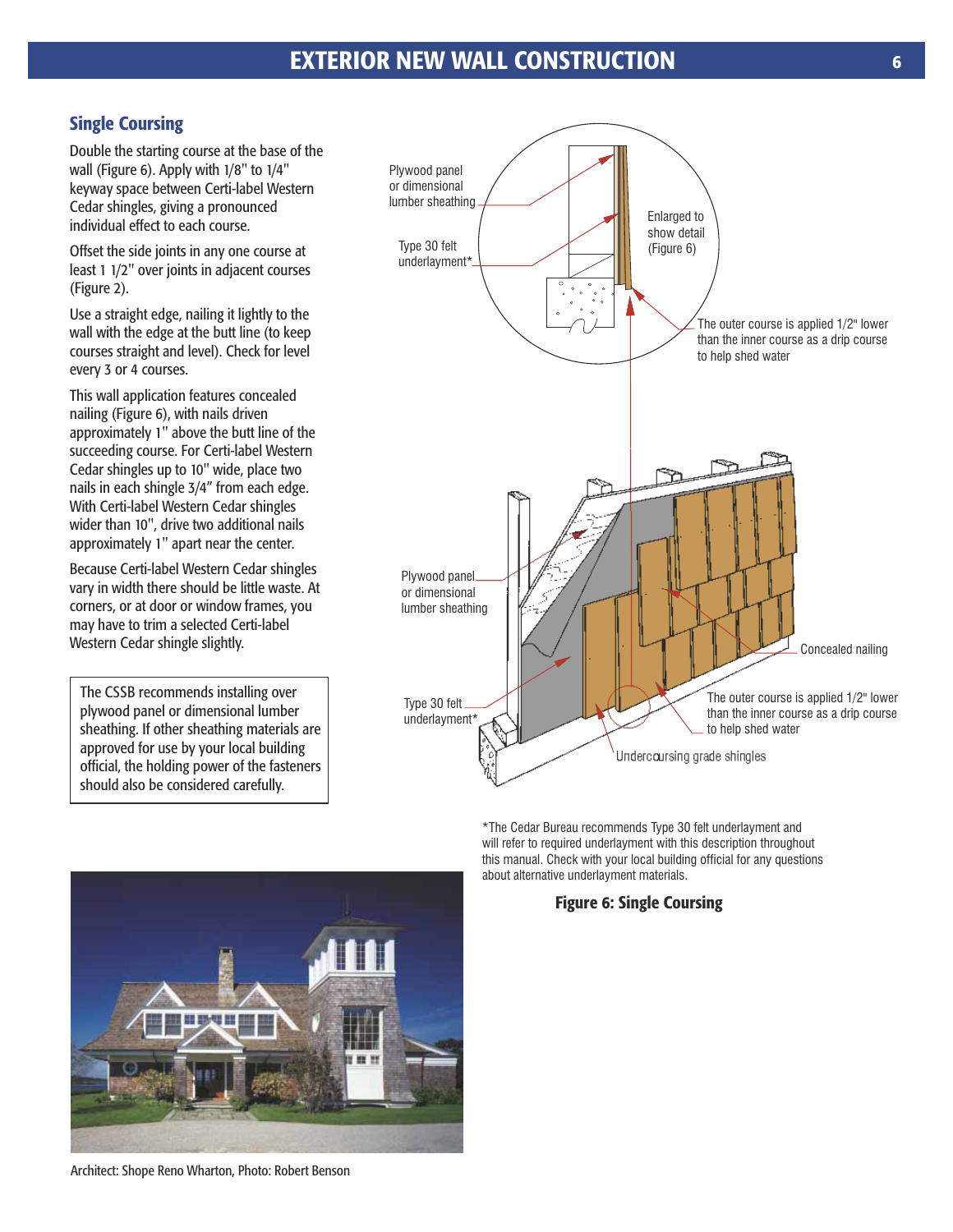## **7 EXTERIOR NEW WALL CONSTRUCTION**

## **Double Coursing**

To obtain an attractive wall characterized by wide weather exposures and deep shadow lines, Certi-label Western Cedar shingles and shakes can be applied double coursed. This method offers economy because of the wide exposures of the outer course and the use of less expensive undercoursing Certi-label Western Cedar shingles for the under layer (Figure 7). For double coursing exposure details refer to the chart on page 12.

In double coursing, the bottom or starter course is laid triple with two undercourse Certi-label Western Cedar shingles or one undercourse Certi-label Western Cedar shingle over a wood lath and then the outer course. This gives the bottom course the same slant as succeeding courses. All outer courses are applied 1/2" lower than the undercourse (Figure 7). A straight edge can be used to facilitate placement and nailing of both the undercourse and exposed course.

Undercourse Certi-label Western Cedar shingles are fastened at the top with one nail or staple in the center. The exposed Certilabel Western Cedar shingle or shake is facenailed with two casing-type nails, driven approximately 2" above the butt line, 3/4" from each edge. With Certi-label Western Cedar shingles wider than 10" drive two additional nails approximately 1" apart near the center.

The CSSB recommends installing over plywood panel or dimensional lumber sheathing. If other sheathing materials are approved for use by your local building official, the holding power of the fasteners should also be considered carefully.



**Figure 7: Double Coursing**



Architect: Tanner and VanDine Architects, Photo: Mark Citret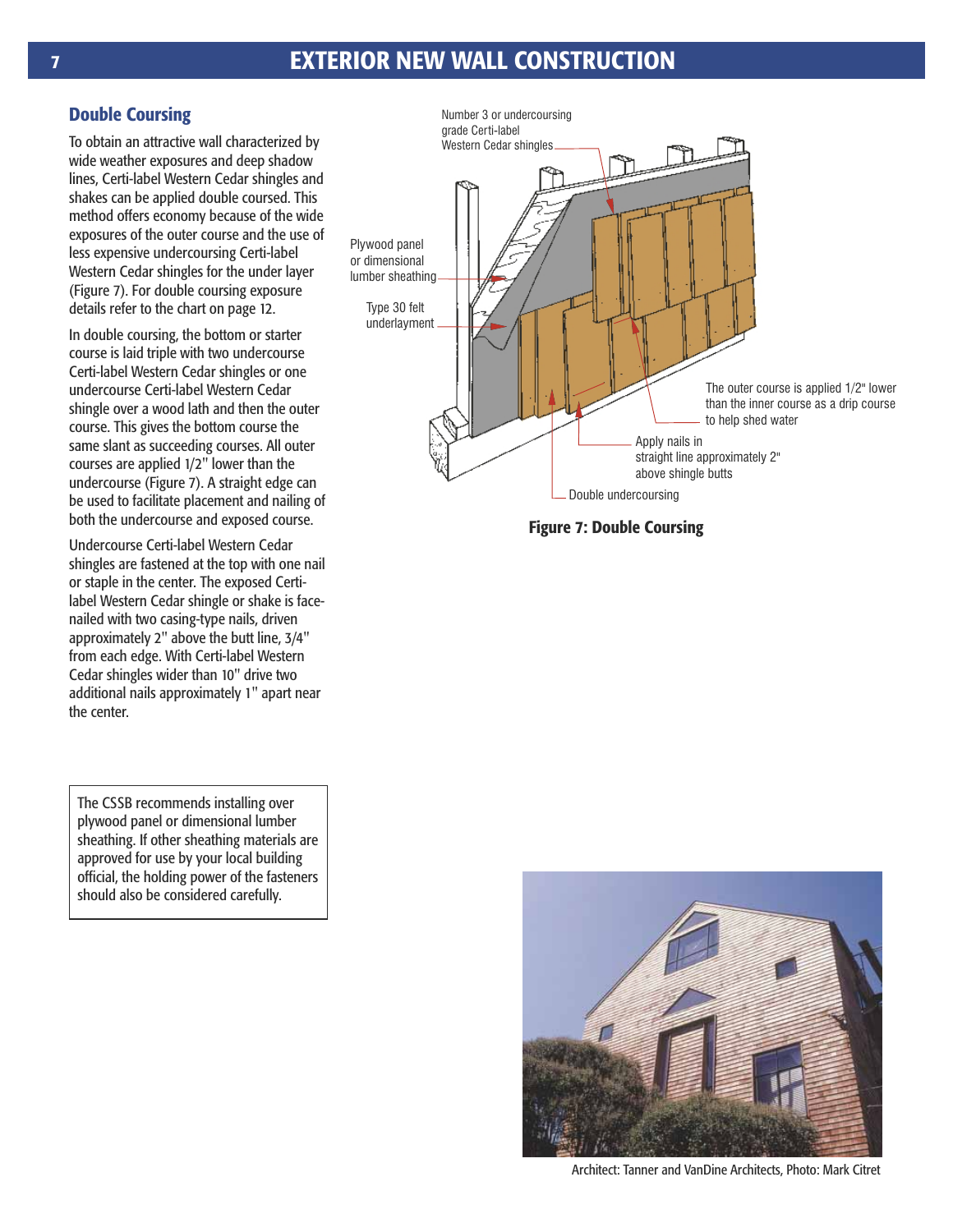## **EXTERIOR NEW WALL CONSTRUCTION**

#### **Corners**

Neatly fitting inside or outside corners are easily made. It is standard practice to lace outside corners (Figure 8e). On wide exposures this method requires small nails near the Certi-label Western Cedar shingle butts to tighten and hold the lapped corners. For these corners use only nails that are corrosion resistant. In double course applications, the exposed Certi-label Western Cedar shingle or shake shall be face-nailed with two hot-dipped galvanized or stainless steel casing nails, driven 2" above the butt line, and 3/4" from each edge. Certi-label Western Cedar shingles wider than 10" require 2 additional nails and these two nails are driven approximately 1 inch apart near the center of the shingle. Corner boards also can be used to advantage by nailing a 1 x 4 cedar board to a 1 x 3 cedar board, then attaching the preassembled corner to the building (Figure 8a).

It is good practice to use flashing behind Certi-label Western Cedar shingles or shakes at the inside corners. They may be butted against a square wood strip (Figure 8b), or they may be fitted one course to the other (Figure 8d). When the latter method is used, courses must be completed on each wall progressively, and can be best applied by working from the corners while alternately fitting one course to the other. (Figure 9)

**It is preferred practice to install inside/outside corner flashing to safeguard against the cracking or tearing of Type 30 felt underlayment at these corners.**



- a) Certi-label Western Cedar shingles butted against corner boards
- b) Certi-label Western Cedar shingles butted against square wood strip, flashing behind
- c) Mitered corner
- d) Laced inside corner with flashing behind inside strip on corner
- e) Alternated laced outside corner

## **Figure 8: Corner Option Details**



**Figure 9: Fitting Laced Corner Courses**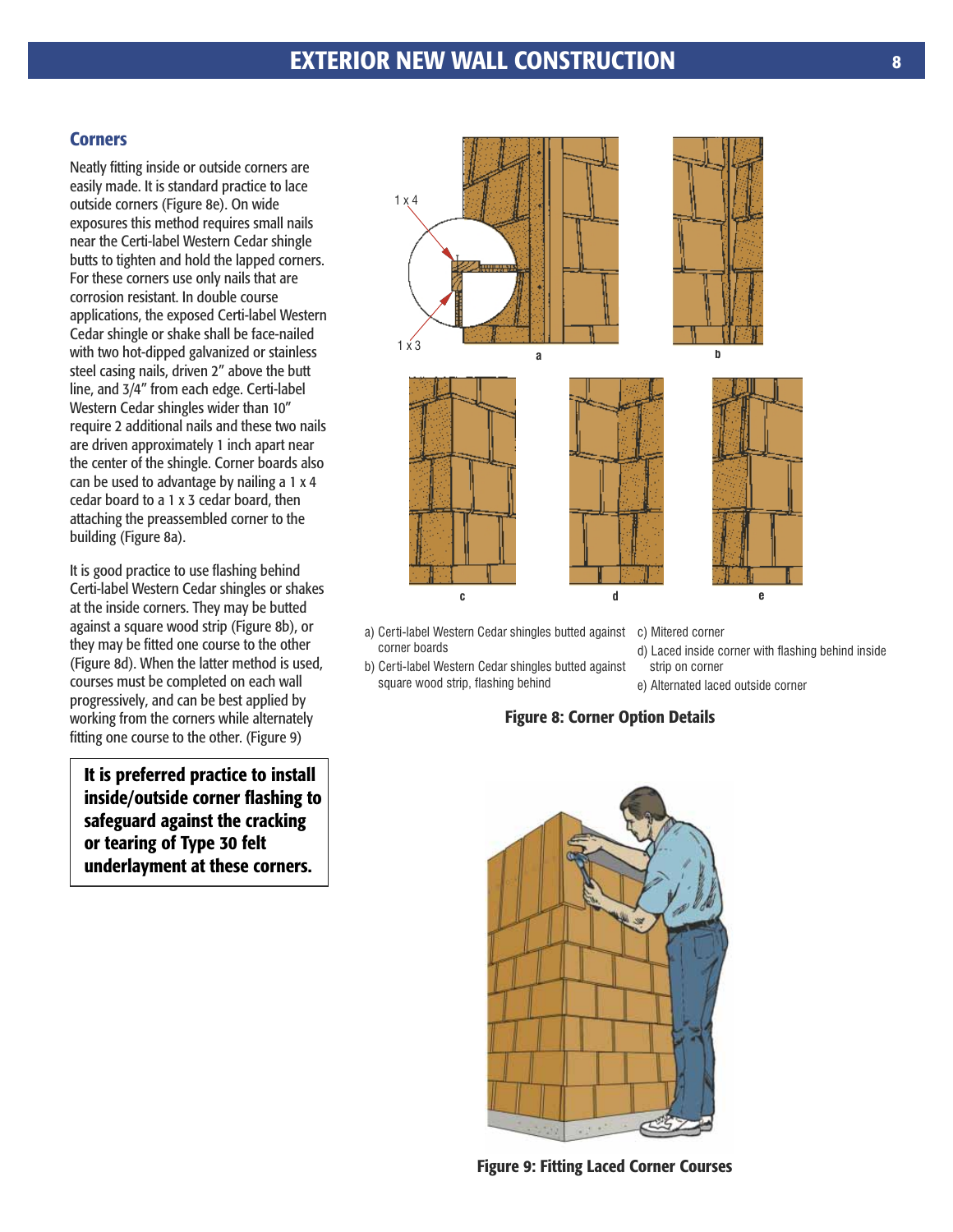## **Design and Application Instructions**

## **Staggered Butt Coursing**

For single course application, an attractive effect can be made by staggering the butt of the Certi-label Western Cedar shingle from the horizontal line. Apply the Certi-label Western Cedar shingle irregularly at variable distances below (but not above) the horizontal line.

greater maximum exposure. No Certi-label Western Cedar shingles or shakes shall be Staggered butt applications are made by shortening the exposure less than the applied greater than the maximum exposure allowed. Check with local building codes for approval of the staggered butt coursing installation method.



**Figure 10: Staggered Coursing**



Architect: Alfredo De Vido Associates, Photo: Paul Warchol

## **Ribbon Coursing**

A double shadow line effect can be obtained by raising the outer course Certi-label Western Cedar shingles approximately 1" above the undercoursing. Use Number 1 Grade Certi-label Western Cedar shingles for undercoursing when applying ribbon coursing (Figure 11).



Butt nail all double coursed Certi-label Western Cedar shingles that are exposed more than their maximum single course exposure.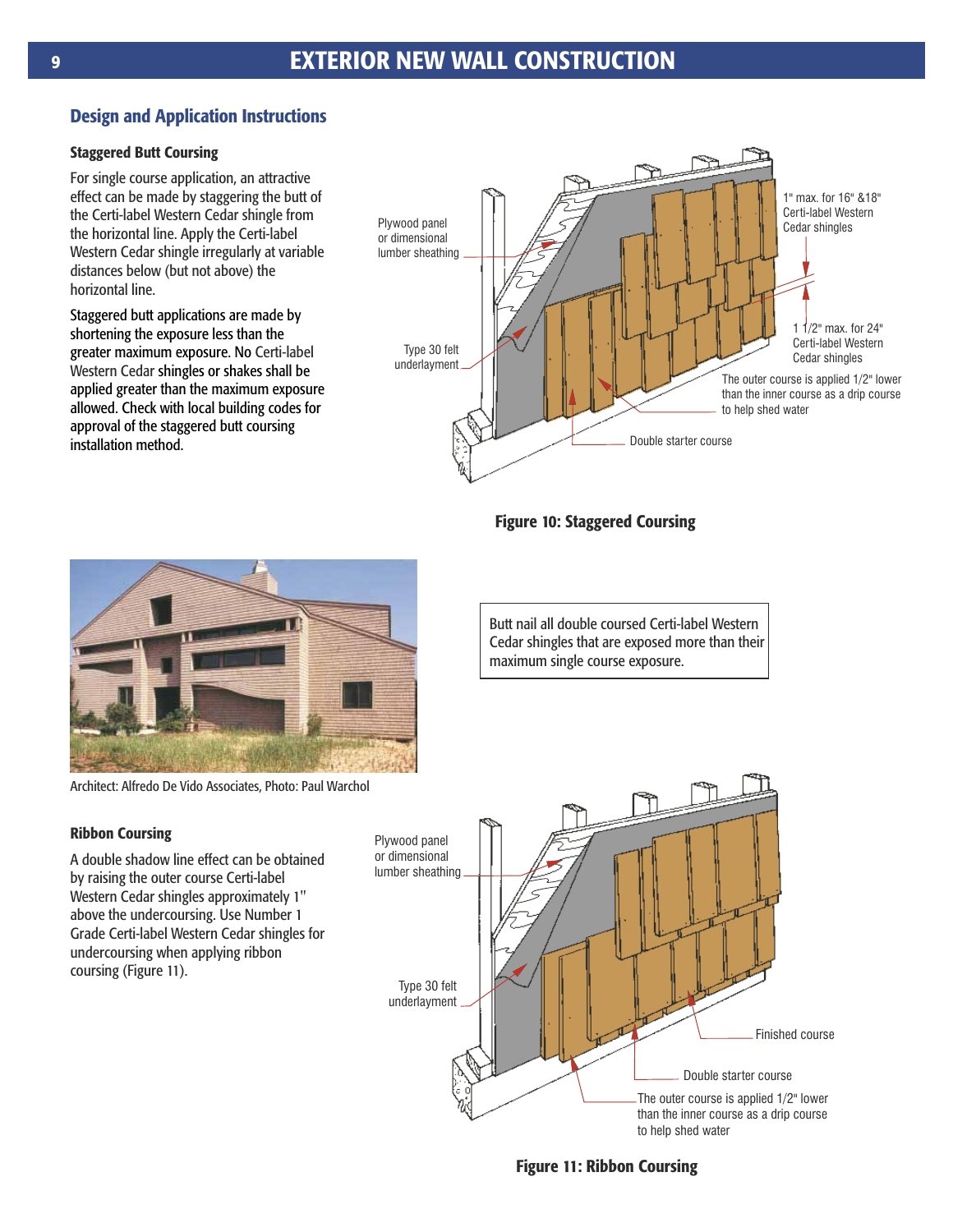## **Design and Application Instructions**

### **Re-walling**

Once the old exterior wall material has been removed and the old nails or other protrusions cleaned away, the new wall can be applied. Type 30 felt underlayment should be applied since it is new construction.

## **Over-walling**

Applying Certi-label Western Cedar shingles or shakes right over an old wall - whether wood, brick, stucco, or synthetic products - is easily done. It saves time involved in both removing the old exterior and in disposing of it. However, avoid nailing over vinyl or aluminum as they are not sufficiently strong to provide a proper support.

First, nail moulding strips on the face of existing window and door casings, flush with the outer edges. The Certi-label Western Cedar shingles or shakes are then joined to the mouldings (Figure 12).

**Over Beveled Siding** - Applying a new Certi-label Western Cedar shingle or shake wall over old beveled siding can be accomplished in either of two ways: 1) By filling in the low points of the wall with low grade lumber or plywood strips (called horse feathers) of appropriate thickness and thereby increasing the potential nailing surface, or 2) by nailing the Certi-label Western Cedar shingles or shakes to the high points of the bevels of each course of the old wall, or of alternate courses (provided it does not result in weather exposure greater than is recommended (Figure 13).

Ensure that the first course is properly attached. All Certi-label Western Cedar shingle and shake product installation must meet nailing and exposure guidelines as detailed in this manual. It may be necessary to add occasional nailing strips.

**Over Masonry** - Masonry walls are easily covered, by vertically furring the walls and applying nailing strips (1 x 3 or 1 x 4) spaced according to the exposure and single/double course product design. The nailing strips should be fastened with special nails, driven between the bricks or blocks, so that the outer shingled wall will be firmly attached (Figure 14).



attached with nails long enough to penetrate the stucco and the underlying sheathing. Do not apply directly to the stucco, which is too weak to provide a proper support. If the old stucco is removed, new Type 30 felt underlayment is then applied to the walls, and the shingling can proceed as in new construction (Figure 15).

**Figure 15: Over Stucco Detail**

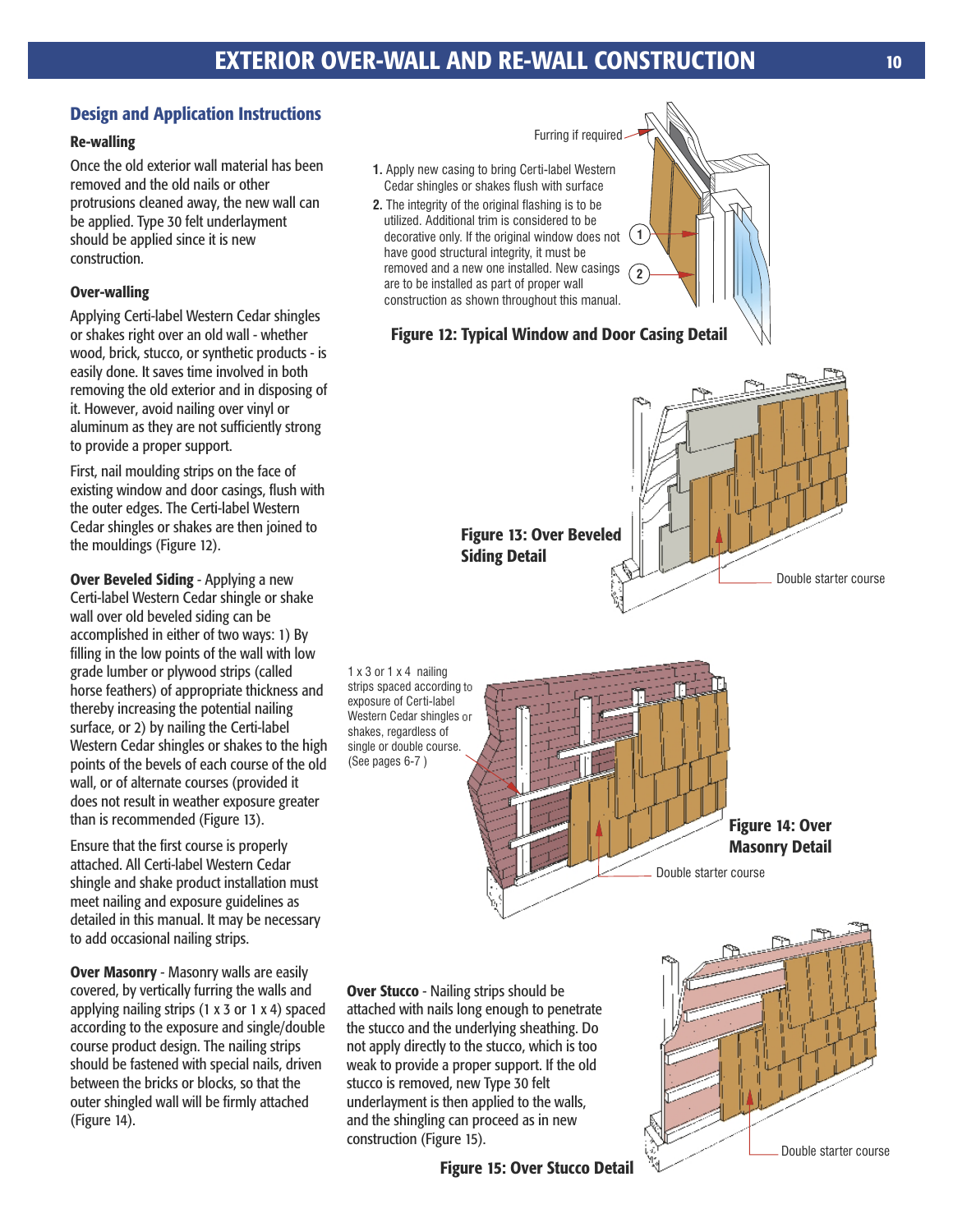## **11 INTERIOR WALL CONSTRUCTION**

## **Design and Application Details**

Certi-label Western Cedar shingles or shakes are building materials that adapt easily to many different structural forms. Their use in interiors is practically unlimited, and a wide variety of imaginative effects can be achieved.

Certi-label Western Cedar shingles or shakes can be readily applied over almost any interior wall surface, including wood, brick, plaster, or concrete. Nails, staples, or glue may be used as fasteners on interior wall projects. Certi-label Western Cedar shingles or shakes may be attached directly to the interior wall providing it has sufficient holding qualities to support the fasteners. If this is not the case, they may be applied over spaced furring strips, which are fastened to the wall by nails or glue. As a general rule, the furring strips should be placed a distance apart equal to the desired exposure.

Calculate the number of courses by dividing the wall height (minus the height of the base board, if any) by the desired exposure. Mark the positions of the nailing strips on a furring strip, then transfer these measurements to the wall. Fasten 1" x 2" or 1" x 3" furring strips to the wall (e.g. by nailing them through the wall into the studs) at the positions marked. If the Certi-label Western Cedar shingles or shakes are to be carried around the corner, make sure the furring strips line up (Figure 16).

Start with a double course at the bottom of the wall. Use two nails or staples in each Certi-label Western Cedar shingle or shake placed so that the nail heads will be covered by the next course. The outer layer should overlap and conceal the side joints of the first course (Figure 17).

Continue with single courses to the top of the wall. A straight edge tacked to the wall will keep the courses true and the exposure consistent.

Alternately overlap the Certi-label Western Cedar shingles or shakes on the outside corner to give a ''laced'' effect, then trim them flush with a block plane (Figure 18).

Cut the Certi-label Western Cedar shingles or shakes for the last course and discard the thin end. Glue or nail the last course in place to make a neat top edge. A moulding strip may be applied to cover nail heads and hide any irregularities in the ceiling (Figure 19).



**Figure 16: Furring Strip Detail**



## **Figure 17: Starter Course**



#### **Figure 18: Corner Detail**

The interior Certi-label Western Cedar shingles or shakes can now be finished to suit almost any taste. Contact a reputable finish manufacturer for more details.



**Figure 19: Top Course**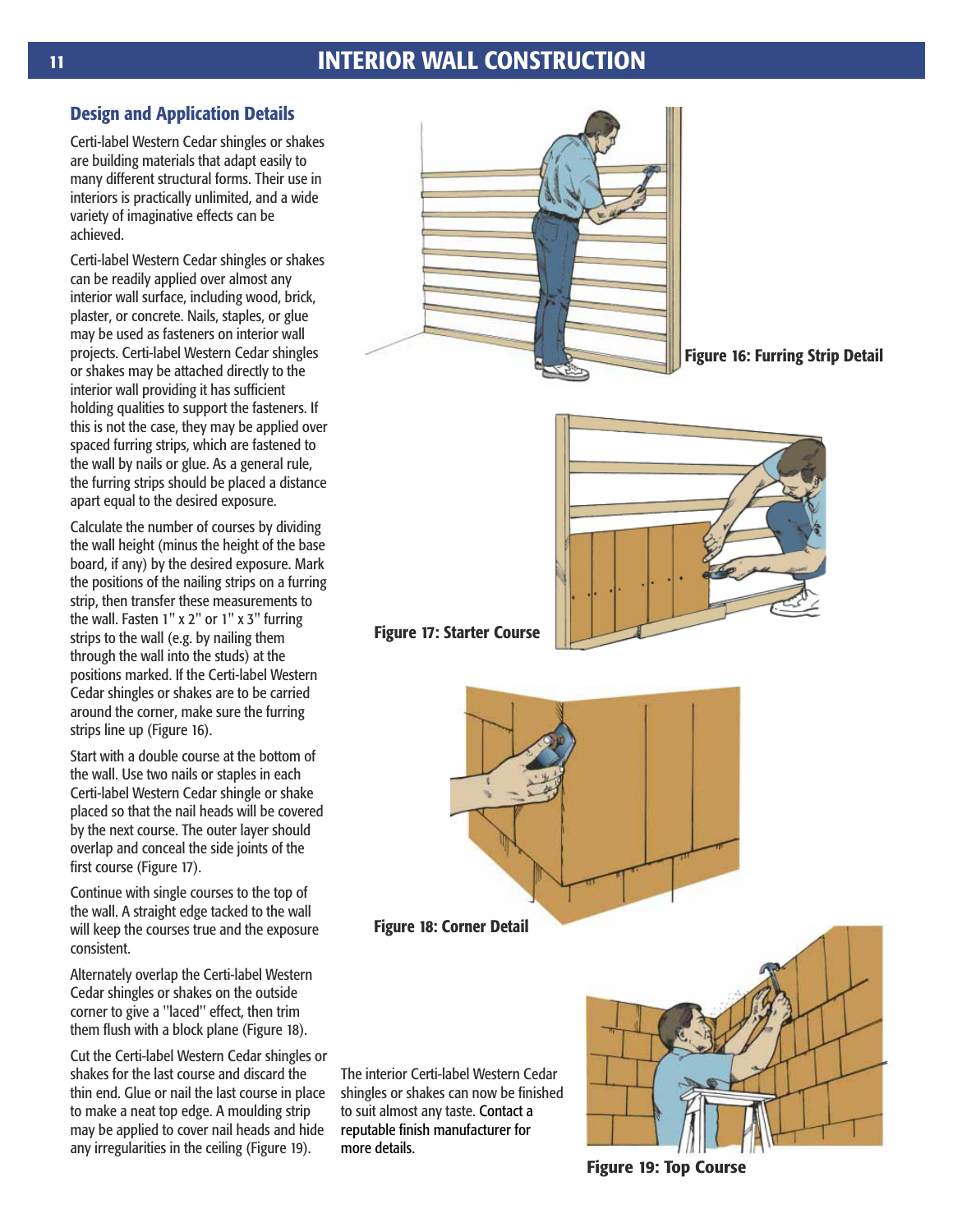## **General Application Notes**

- 1. The contractor shall cover all wall surfaces with Certi-label Western Cedar shingles or shakes bearing the Cedar Shake & Shingle Bureau's official grade marked label.
- 2. Certi-label Western Cedar shingles/ shakes for outer courses shall be (specify grade and length).
- 3. Certi-label Western Cedar shingles/ shakes for undercourses shall be (specify grade and length).

## **Sidewall Application**

- 4. Certi-label Western Cedar sidewall shingles/shakes shall be (doubled or tripled) at foundation lines.
- 5. Certi-label Western Cedar sidewall shingles shall be spaced apart 1/8" to 1/4".
- 6. Joints of Certi-label Western Cedar shingles/shakes in any one course shall be offset not less than 1 1/2" from the joints in adjacent courses.
- 7. Certi-label Western Cedar shakes on sidewalls shall be spaced apart not more than 3/8" to 1/2".
- 8. Certi-label Western Cedar sidewall shingles/shakes shall be applied with a weather exposure of (specify in inches from exposure chart).

## **Fastening Sidewall Shingles/Shakes**

9. Fasteners should be long enough to penetrate into the sheathing at least 3/4" or all the way through and driven flush with the surface of the Certi-label Western Cedar shingle or shake. In all applications, staples shall be concealed by the course above. Fasteners cannot be electro-galvanized as they will cause staining. For aesthetic reasons, nails are preferred for sidewall applications.

[**Note:** Due to the diverse range of fastener requirements, please refer to the charts on page 5 for fastener specifications].

## **Sidewall Guidelines**

This information has been designed to aid architects, consultants and builders in specifying Certi-label Western Cedar shingles and shakes. It suggests a standardized terminology and style for ordering in the hope of improving accuracy. It incorporates a general outline of the latest application information. Please note, however, that this is an application guide only. **The information in this manual is not intended to supercede local codes.** Refer to local building codes for more information.

| <b>Maximum Sidewall Exposure Chart</b>   |                |                      |                      |  |  |  |
|------------------------------------------|----------------|----------------------|----------------------|--|--|--|
| <b>Number One Grade Products</b>         |                |                      |                      |  |  |  |
| <b>Certi-label Western Cedar Product</b> | Grade          | <b>Single Course</b> | <b>Double Course</b> |  |  |  |
| <b>Certigrade</b>                        |                |                      |                      |  |  |  |
| 16" Shingles                             | 1              | 7"                   | 12"                  |  |  |  |
| 18" Shingles                             | $\mathbf{1}$   | 8"                   | 14"                  |  |  |  |
| 24" Shingles                             | $\mathbf{1}$   | 101/2"               | 16"                  |  |  |  |
| 16" R&R, sanded, Certigroove Shingles    | $\overline{1}$ | $\overline{7}$ "     | 12 <sup>0</sup>      |  |  |  |
| 18" R&R, sanded, Certigroove Shingles    | $\mathbf{1}$   | 8 <sup>II</sup>      | 14"                  |  |  |  |
| 24" R&R, sanded, Certigroove Shingles    | 1              | 101/2"               | 16"                  |  |  |  |
| <b>Certi-Split</b>                       |                |                      |                      |  |  |  |
| 18" Handsplit Shakes                     | 1              | 8 <sup>II</sup>      | 14"                  |  |  |  |
| 24" Handsplit Shakes                     | $\mathbf{1}$   | 101/2"               | 18"                  |  |  |  |
| 18" Straight Split Shakes                | $\overline{1}$ | $\overline{8}$ "     | 16"                  |  |  |  |
| 24" Tapersplit Shakes                    | 1              | 101/2"               | 18"                  |  |  |  |
| <b>Certi-Sawn</b>                        |                |                      |                      |  |  |  |
| 18" Tapersawn Shakes                     | 1              | 8 <sup>II</sup>      | 14"                  |  |  |  |
| 24" Tapersawn Shakes                     | $\mathbf{1}$   | 101/2"               | 18"                  |  |  |  |
| <b>Number Two Grade Products</b>         |                |                      |                      |  |  |  |
| <b>Certigrade</b>                        |                |                      |                      |  |  |  |
| 16" Shingles                             | $\overline{2}$ | 6"                   | 9"                   |  |  |  |
| 18" Shingles                             | $\overline{2}$ | 7"                   | 10"                  |  |  |  |
| 24" Shingles                             | $\overline{2}$ | 9"                   | 14"                  |  |  |  |
| 16" R&R, sanded Shingles                 | $\overline{2}$ | 6"                   | 9"                   |  |  |  |
| 18" R&R, sanded Shingles                 | $\overline{2}$ | 7"                   | 10 <sup>°</sup>      |  |  |  |
| 24" R&R, sanded Shingles                 | $\overline{2}$ | 9"                   | 14"                  |  |  |  |
| <b>Certi-Sawn</b>                        |                |                      |                      |  |  |  |
| 18" Tapersawn Shakes                     | $\overline{2}$ | 7"                   | 10 <sup>th</sup>     |  |  |  |
| 24" Tapersawn Shakes                     | $\overline{2}$ | 9"                   | 14"                  |  |  |  |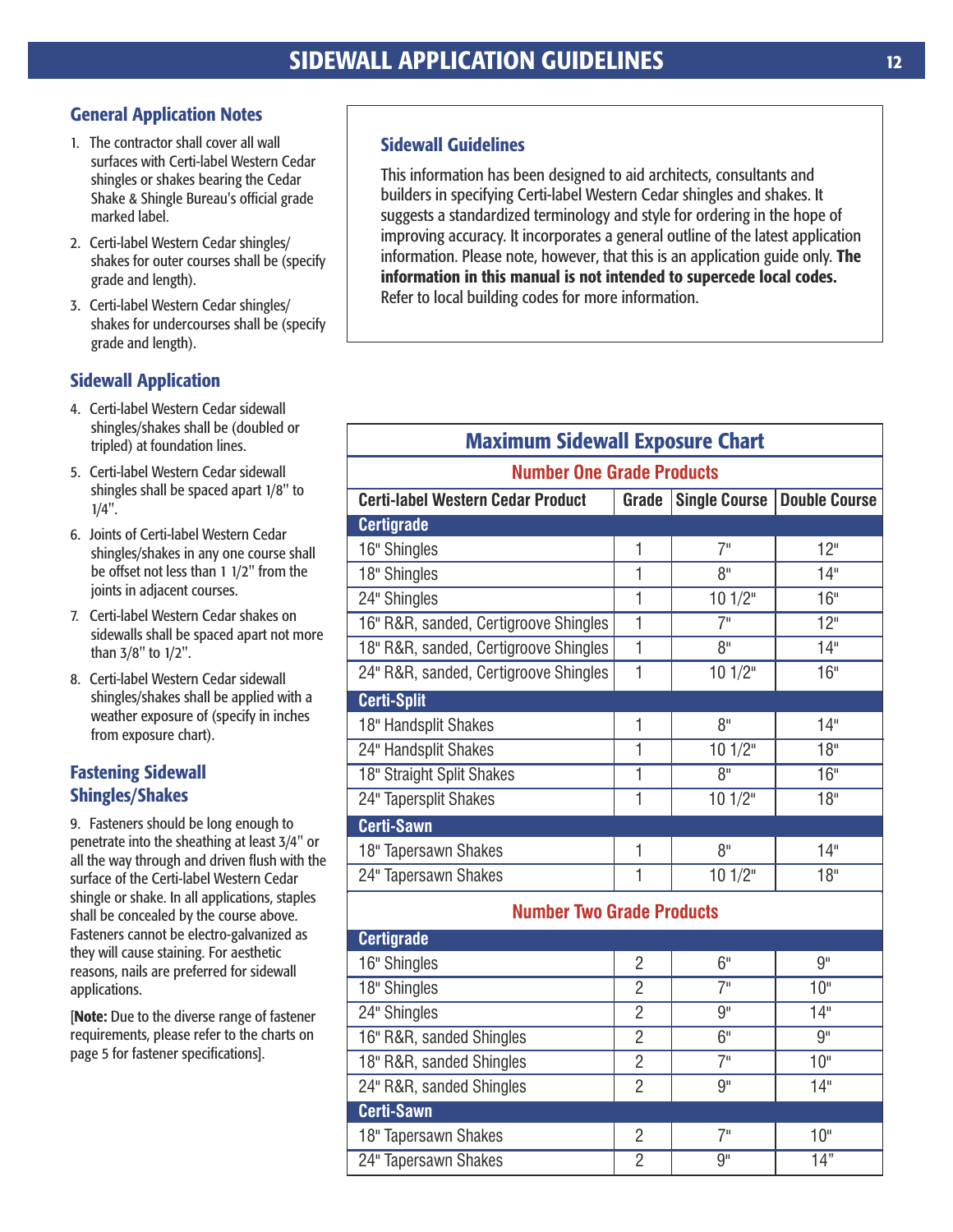#### **Exterior Finishes (also known as Coatings)**

There are a variety of paints, stains, and preservative treatments available for Certi-label Western Cedar sidewall products. Certi-label sidewall products are available pre-finished, (pre-primed or pre-stained) and natural (unfinished).

**Please note: A detailed product finishing discussion is beyond the scope of this manual; however, a brief overview is presented below. It is critical to read the instructions on the finish product's container as well as follow the finish manufacturer's directions. All areas of the world present unique painting/staining challenges. Some of the topics you should discuss with your sidewall product manufacturer, finish manufacturer, and professional contractor include the following:**

- 1. Product coverage
- 2. Surface preparation
- 3. Qualified finish contractors in your area
- 4. Certi-label Western Cedar moisture content level recommended for your specific locale
- 5. Appropriateness of finish for Certi-label Western Cedar sidewall products
- 6. Drying color versus sample chip color
- 7. Material Safety Data Sheet
- 8. Mildew resistance
- 9. UV resistance and water repellency
- 10. Exterior/Interior finish usage
- 11. Depth of finish penetration

12. Application method, including how to cover all sides of product, mixing/stirring (to prevent lap marks), temperature, brush versus spraying tools, and recommended proper clean up and disposal of all tools, brushes and rags. Talk to your finish manufacturer if you have questions about back-priming instructions for your particular project.

13. Price. Do not be fooled by a low price. Better quality brands tend to be more expensive. A cheap finish will usually cost more in the long run through quicker weathering, poorer coverage and less pigment. Use only the highest quality products from your finish manufacturer. **Quality finish manufacturers have technical help lines you can call (some are toll-free). Advice is also available via the Internet.**

#### **The CSSB recognizes these general types of finishes:**

Transparent finishes (penetrating oil-based): clear, allow natural grain to show through, may also include paintable water repellant preservatives. Such treatment can possibly, depending upon the product, inhibit mildew growth as well as rapid change in color due to weathering.

Semi-transparent and semi-solid stains (penetrating oil-based): have some pigment, but allow some wood grain to show. Paint or solid stain: provide opaque coverage, allowing little to no wood grain to show.

## **Certi-label Western Cedar Sidewall Finishing Systems: Preferred Paint System**

Step 1: Factory or field applied oil-based, stainblocking primer on all surfaces.

Step 2: Field-applied top coat of highest quality 100% acrylic latex paint. This type of top coat is more flexible and more resistant to blistering and cracking. The best protection against extractive bleeding is the application of an oil-based, stainblocking primer before the top coat is applied.

**OR**

#### **Less Durable Paint System**

Step 1: Factory or field applied oil-based, stainblocking primer on all surfaces.

Step 2: Field-applied oil-based or alkyd top coat.

CSSB member manufacturers do supply factoryprimed products. These products are usually more cost-effective than on-site priming.

#### **Stains**

Use oil-based stains only. CSSB member manufacturers can factory-apply a coat of semitransparent or semi-solid oil-based stain. This process is usually more cost-effective than onsite staining. Further enhancing the natural durability of Certi-label Western Cedar shingles and shakes, some CSSB members offer passthrough finish warranties on their factory finished sidewall shingles and shakes. These can be further enhanced by application of a final, field-applied top coat. Contact participating CSSB members for details.

#### **To Accelerate the Weathering Process**

To hasten the weathering process, apply a bleaching oil finish.

#### **How Soon to Finish**

Generally finish products **IMMEDIATELY** after installation **PROVIDING** that the moisture content is appropriate for both the finish product being used and your locale. If the finish is not applied promptly, adhesion will be compromised (unless additional surface preparation is undertaken).

If you have installed a natural product (unfinished), apply your finish before rain and other moisture are absorbed. Ensure that you account for high humidity concerns.

If you are using a pre-finished product (where finish is applied at the manufacturing plant), ensure that the product is thoroughly dried before applying a top finish coat.

In all instances drying time varies from region to region. Excessive moisture will limit finish adhesion. Check with your professional contractor, finish manufacturer and/or sidewall product manufacturer for assistance.

#### **Surface Cleaning**

There are products that claim to be effective for removing dirt, airborne pollution marks, mildew and prior finishes. If you clean the surface prior to finishing, ensure that it is allowed to dry to the finish manufacturer's recommended moisture content level before applying a new finish. Contact your finish manufacturer for more details.

#### **Extractive Bleeding**

Extractive bleeding is characterized by the tannins in the wood being dissolved in moisture and migrating to the surface of the product. Rain will sometimes wash these stains away; however if left to weather, the sun can cause polymerization, thus requiring the addition of a tannin blocker and new top coat of finish (ensure proper surface preparation before applying new top coat) once the moisture problem has been solved. Compounds containing oxalic acid appear to be the most effective at removing extractive bleeding stains: ensure you use proper safety precautions and follow the oxalic acid compound manufacturer's application directions.

Extractive bleeding does not signify failure of the applied finish, but instead is found in applications where a source of moisture is present. Extractive bleeding is not a manufacturing defect nor is it a finish defect; it is a natural phenomenon that occurs in applications. Tannin blocking products help, however, the CSSB does not provide any finish warranty. Check with your sidewall product manufacturer, finish manufacturer, and professional contractor for more assistance.

**The CSSB does not warrant this information or instruction regarding finishes.** If you see an attractive job that has endured in your locale, inquire about the type of finish used. **Once Certi-label Western Cedar shingles and shakes are pressure-impregnated treated you must contact the treatment company to determine if a finish, such as paint or stain, is allowable. If there is any confusion whatsoever it is highly recommended that you contact both your sidewall product manufacturer and the finish manufacturer.**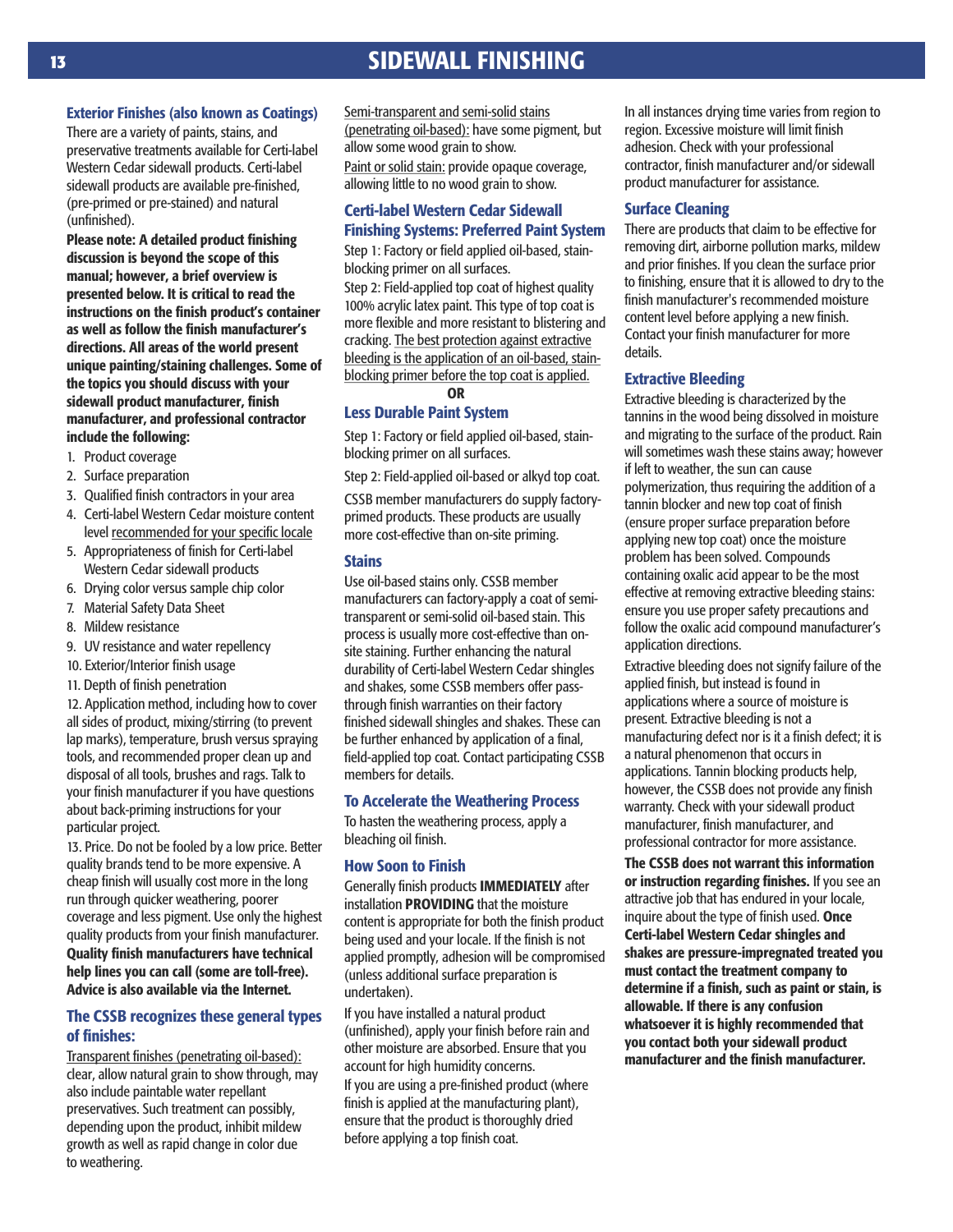# **SIDEWALL COVERAGE TABLE PHOTOS 14**

## **Certigrade Shingles - Coverage (Number 1 Grades)**

Approximate coverage, in square feet, of one square (4-bundle roof-pack) of shingles, applied at indicated weather exposures. (Some exposures on this chart are not acceptable for single course application. Consult the maximum exposure table on page 12 for more details).

| Exposure $\Rightarrow$ 3 <sup>1</sup> / <sub>2</sub> <sup>"</sup> |    | 4"              | $4\frac{1}{2}$  | ξШ              | $5\frac{1}{2}$  | 6"  | $\frac{1}{2}$<br>6 <sup>1</sup> | 70  | $7\frac{1}{2}$ " | 8"               | $8\frac{1}{2}$ " | 9"                                                   | $9\frac{1}{2}$   | 10"           |
|-------------------------------------------------------------------|----|-----------------|-----------------|-----------------|-----------------|-----|---------------------------------|-----|------------------|------------------|------------------|------------------------------------------------------|------------------|---------------|
| Length and Thickness                                              |    |                 |                 |                 |                 |     |                                 |     |                  |                  |                  |                                                      |                  |               |
| $16" \times 5/2"$                                                 | 70 | 80              | 90              | 100             | 110             | 120 | 130                             | 140 | 150              | 160              | 170              | 180                                                  | 190              | 200           |
| $18" \times 5/2\frac{1}{4}$                                       |    | $72\frac{1}{2}$ | $81\frac{1}{2}$ | $90\frac{1}{2}$ | 100             | 109 | 118                             | 127 | 136              |                  |                  | $145\frac{1}{2}$ 154 $\frac{1}{2}$ 163 $\frac{1}{2}$ |                  | 1721/2 1811/2 |
| $24" \times 4/2"$                                                 | -  |                 | -               |                 | $73\frac{1}{2}$ | 80  | 861/2                           | 93  | 100              | $106\frac{1}{2}$ | 113              | 120                                                  | $126\frac{1}{2}$ | 133           |

## **Certigrade Shingles - Coverage (Number 1 Grades), continued**

Approximate coverage, in square feet, of one square (4-bundle roof-pack) of shingles, applied at indicated weather exposures. (Some exposures on this chart are not acceptable for single course application. Consult the maximum exposure table on page 12 for more details).

| $Exposure \rightarrow$      | $10\frac{1}{2}$ " | 440.             | $11\frac{1}{2}$ | 12" | $12\frac{1}{2}$  | 13" | $13\frac{1}{2}$  | 14"              | $14\frac{1}{2}$ | 15" | $15\frac{1}{2}$ | 16" |
|-----------------------------|-------------------|------------------|-----------------|-----|------------------|-----|------------------|------------------|-----------------|-----|-----------------|-----|
| Length and Thickness        |                   |                  |                 |     |                  |     |                  |                  |                 |     |                 |     |
| $16" \times 5/2"$           | 210               | 220              | 230             | 240 | -                | -   | -                | -                | -               |     |                 |     |
| $18" \times 5/2\frac{1}{4}$ | 191               | 200              | 209             | 218 | 227              | 236 | $245\frac{1}{2}$ | $254\frac{1}{2}$ |                 |     |                 |     |
| 24" x 4/2"                  | 140               | $146\frac{1}{2}$ | 153             | 160 | $166\frac{1}{2}$ | 173 | 180              | 1861/2           | 193             | 200 | 2061/2          | 213 |

## **Certigroove Shingles/Rebutted & Rejointed Shingles - Coverage (Number 1 Grades)**

Approximate coverage, in square feet, of one single-carton sidewall square of machine grooved shingles, rebutted & rejointed shingles, and sanded face shingles applied at indicated weather exposures. (Some exposures on this chart are not acceptable for single course application. Consult the maximum exposure table on page 12 for more details).

| $Exposure \rightarrow$                               | 6" | 70 | 8"  | 9"  | 10" | 440 | 12" | 13" | 14" | 15" | 16" |
|------------------------------------------------------|----|----|-----|-----|-----|-----|-----|-----|-----|-----|-----|
| Length y                                             |    |    |     |     |     |     |     |     |     |     |     |
| 16"                                                  | 50 | 59 | 67  | 76  | 84  | 93  | 100 | -   | –   | -   |     |
| 18"                                                  | 43 | 50 | 57  | 64  | 72  | 79  | 86  | 93  | 100 |     |     |
| 24"<br>2 carton<br>wall square<br>(Certigroove only) | 37 | 44 | 50  | 56  | 62  | 69  | 75  | 81  | 87  | 94  | 100 |
| 24"<br>4 carton<br>wall square                       | 74 | 88 | 100 | 112 | 124 | 138 | 150 | 162 | 174 | 188 | 200 |

- Sidewall squares are calculated in a different manner than roof squares. The number of cartons in a square depends upon the product type. Check with your supplier for more details.
- Remember to deduct window and door areas from coverage calculations.

## **Product Coverage Calculations**

Ensure you have the following information:

- 1. Size of wall area you are trying to cover, measured in square feet.
- 2. Application method and exposure to be used
- 3. Product type used
- 4. Amount of product in each box (packaging)

Your supplier will be glad to assist you. As usual, always check with your local building official for requirements in your area.

## **Coverage Guidelines Sidewall Shingle Packaging**

- Cartons are made of cardboard, and must be kept dry.
- CSSB member product will be labeled with the Certi-label on the carton.
- Mills pack in 1/2 carton and full carton sizes. Check with your supplier for more details.
- **Before starting please read the instructions printed on the carton.**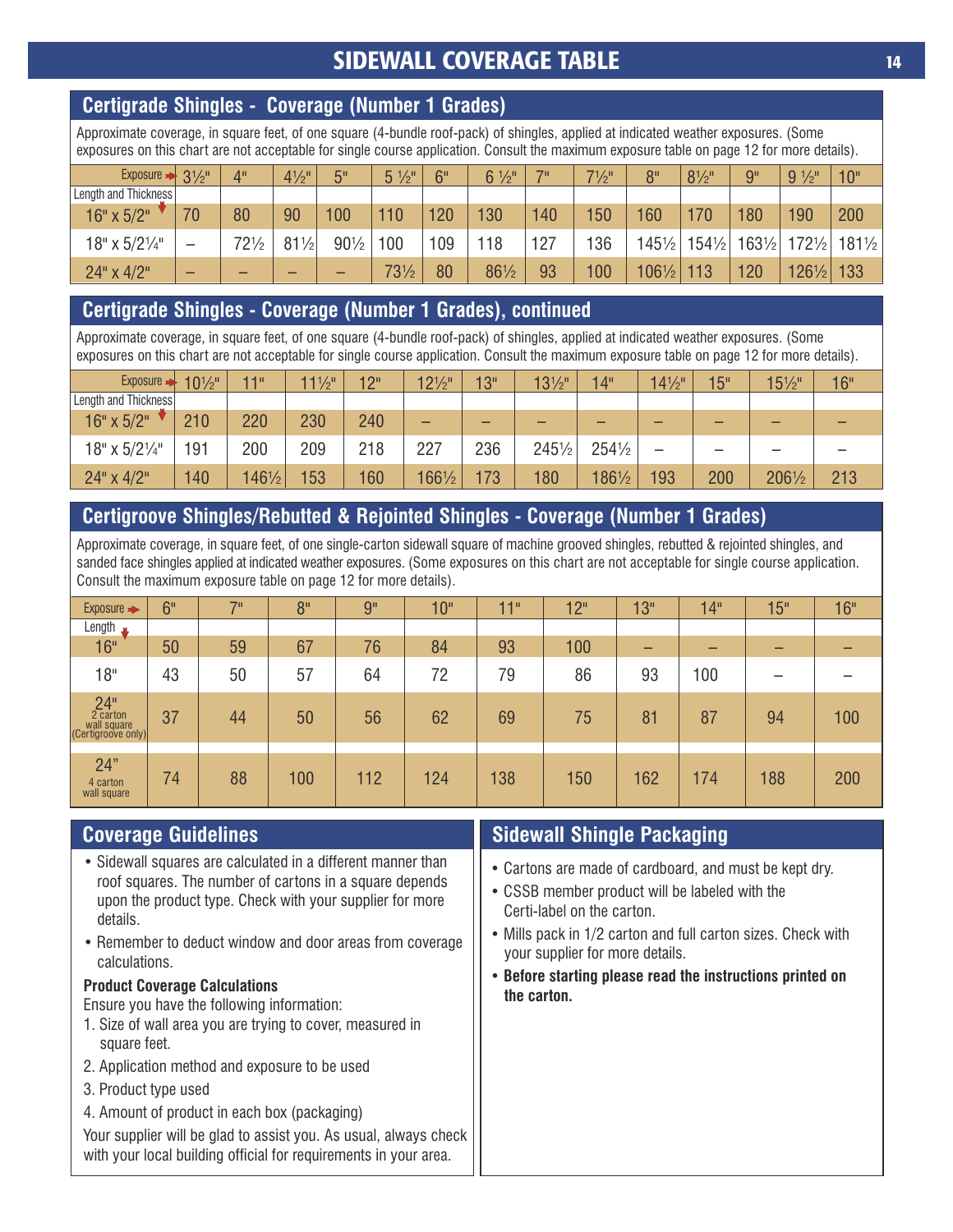## **Certi-Split Shakes-Coverage (Number One or Premium Grades)**

Approximate coverage, in square feet, of one square of shakes applied at indicated weather exposures. (Some exposures on this chart are not acceptable for single course application. Consult the maximum exposure table on page 12 for more details).

| Exposure $\rightarrow$                                                                                             | 7" | 81/2" | 10 <sup>th</sup> | 111/2" | 14" | 16" | 18" |
|--------------------------------------------------------------------------------------------------------------------|----|-------|------------------|--------|-----|-----|-----|
| Shake Type, Length and Thickness ↓                                                                                 |    |       |                  |        |     |     |     |
| 18" x 1/2" Handsplit-and-Resawn Mediums                                                                            | 70 | 85    | 100              | 115    | 140 |     |     |
| 18" x 3/4" Handsplit-and-Resawn Heavies                                                                            | 70 | 85    | 100              | 115    | 140 |     |     |
| 18" Tapersawn                                                                                                      | 70 | 85    | 100              | 115    | 140 |     |     |
| 24" x 3/8" Handsplit & Resawn                                                                                      | 70 | 85    | 100              | 115    | 140 | 160 | 180 |
| 24" x 1/2" Handsplit-and-Resawn Mediums                                                                            | 70 | 85    | 100              | 115    | 140 | 160 | 180 |
| 24" x 3/4" Handsplit-and-Resawn Heavies                                                                            | 70 | 85    | 100              | 115    | 140 | 160 | 180 |
| 24" Tapersawn                                                                                                      | 70 | 85    | 100              | 115    | 140 | 160 | 180 |
| 24" x 1/2" Tapersplit                                                                                              | 70 | 85    | 100              | 115    | 140 | 160 | 180 |
| 18" x 3/8" True-Edge Straight-Split (4 bundle square)                                                              | 50 | 60    | 71               | 82     | 100 |     |     |
| 18" x 3/8" Straight-Split (5 bundle square)                                                                        | 82 | 100   | 118              | 135    | 165 |     |     |
| 70<br>85<br>100<br>115<br>24" x 3/8" Straight-Split<br>140<br>180<br>160                                           |    |       |                  |        |     |     |     |
| Starter Course: Underlying course can be the Number 1 Grade product used on outer course or a lower grade product. |    |       |                  |        |     |     |     |

Please note: Handsplit shakes are also known as Handsplit-and-Resawn shakes.

| <b>Coverage Guidelines</b>                                                                                                                                                                                                                                                                                                                                                                                                                                                                                                                                                                                    | <b>Sidewall Shake Packaging</b>                                                                                                                                                                                                                                                                                                                                                                                                                                                                                                                                          |
|---------------------------------------------------------------------------------------------------------------------------------------------------------------------------------------------------------------------------------------------------------------------------------------------------------------------------------------------------------------------------------------------------------------------------------------------------------------------------------------------------------------------------------------------------------------------------------------------------------------|--------------------------------------------------------------------------------------------------------------------------------------------------------------------------------------------------------------------------------------------------------------------------------------------------------------------------------------------------------------------------------------------------------------------------------------------------------------------------------------------------------------------------------------------------------------------------|
| • Sidewall squares are calculated in a different manner<br>than roof squares.<br>• Remember to deduct window and door areas from<br>coverage calculations.<br><b>Product Coverage Calculations</b><br>Ensure you have the following information:<br><b>1.</b> Size of wall area you are trying to cover, measured in<br>square feet.<br><b>2.</b> Application and exposure to be used<br><b>3.</b> Product type used<br>4. Amount of product in each box or bundle<br>Your supplier will be glad to assist you. As usual, always<br>check with your local building official for requirements in<br>your area. | • Shakes are packaged in bundles, secured with a metal<br>strap. Each bundle will have a Certi-label underneath.<br>• While most 18" shakes are packed in bundles of 12<br>courses each side (12/12) they may be packed 9/9. This<br>will alter the number of bundles required to cover<br>1 square.<br>For example: 18" shake bundles, 12/12 pack, 5 bundles,<br>should cover 100 square feet at 7 1/2" exposure.<br>9/9 pack, 5 bundles, should give 75% coverage of a<br>square at 7 1/2" exposure. When ordering check with your<br>supplier to confirm bundle size. |

Ш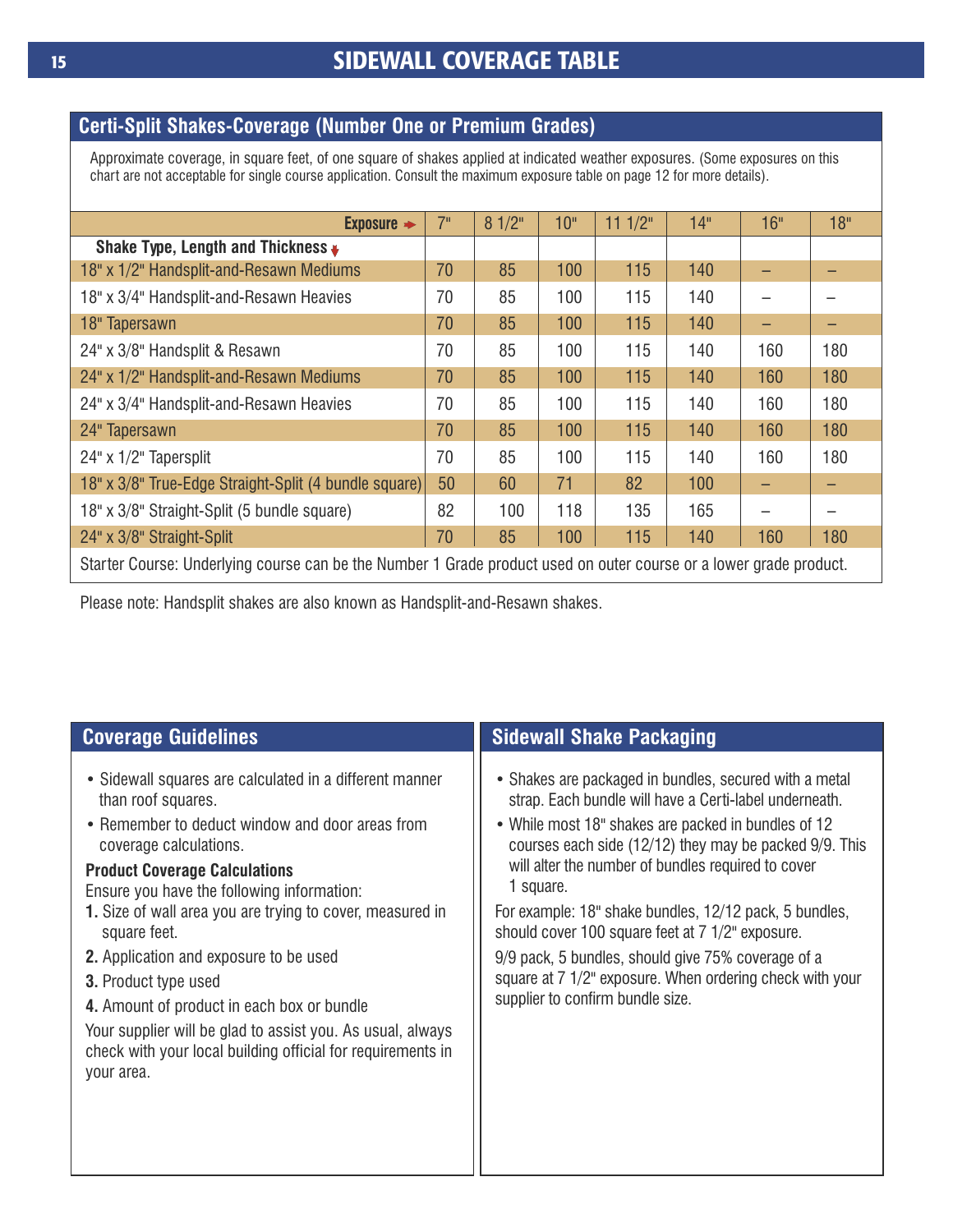## **HOW TO READ A CERTI-LABEL 16**



- 1. The "Certi" Brand Name Your Quality Assurance 9. Cedar Bureau Label Number
- 2. Product Grade
- 3. Product Type
- 4. Independent, 3<sup>rd</sup> Party, Quality Control Agency
- 5. Number Here Shows Compliance With Total Quality Manufacturing System
- 6. Mill Name, Location and Phone Number
- 7. Industry Product Description
- 8. Product Dimensions
- 
- 10.Building Code Compliance Numbers
- 11.Product Performance Tests These Materials Have Passed
- 12.Label Identification Number
- 13.UPC Code
- 14.Coverage Chart Showing Bundles Per 100 Square Feet And Recommended Exposure
- 15.Application instructions on reverse side